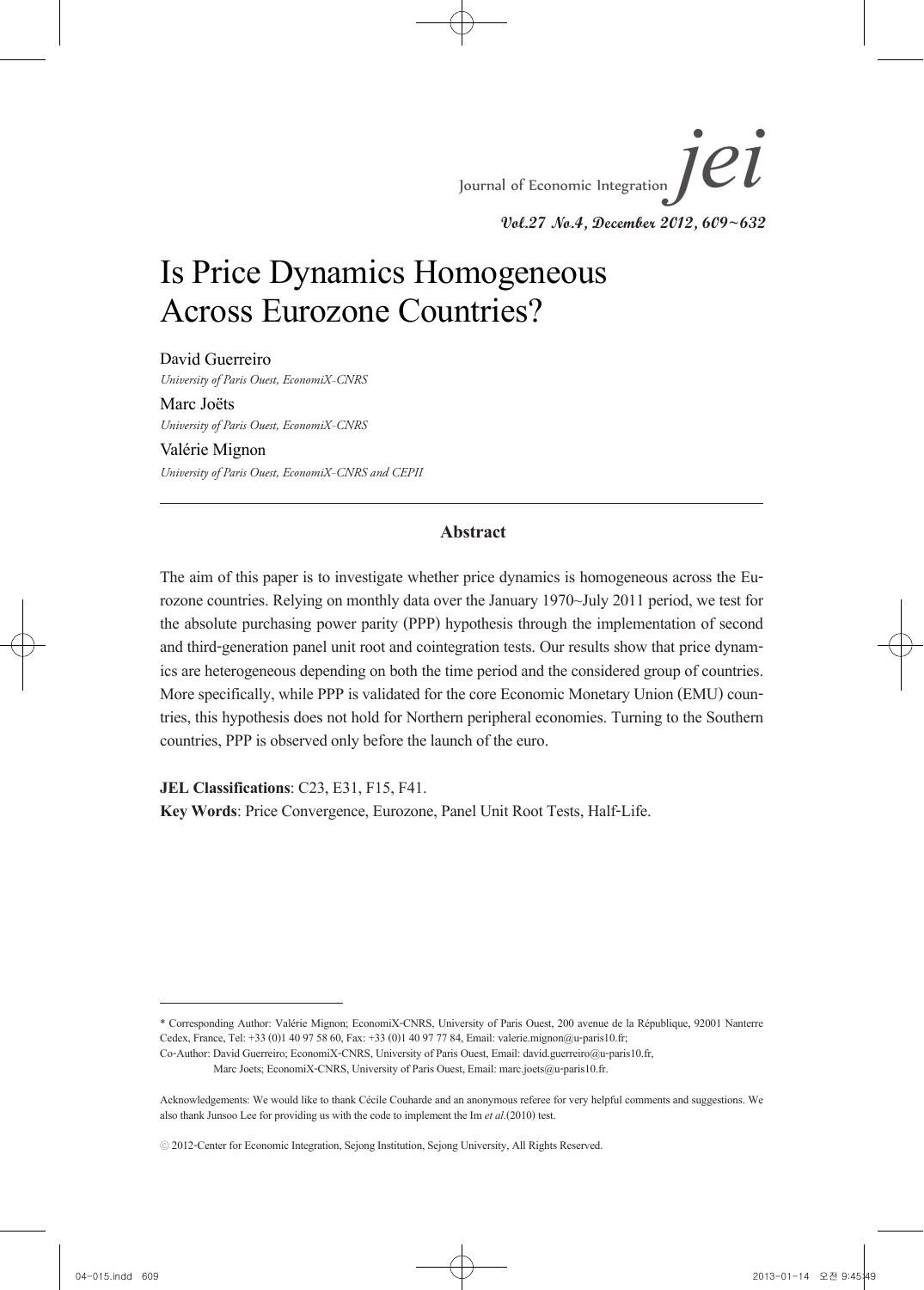*jei* Vol.27 No.4, December 2012, 609~632 Valérie Mignon, Marc Joëts and David Guerreiro

# **I. Introduction**

Since 2009, the EMU (Economic Monetary Union) has been experiencing serious economic troubles that now challenge its stability, and, to a certain extent, its existence. Triggered by high debt ratios relative to GDP, high deficits, and low growth expectations, a sovereign debt crisis has arisen in peripheral countries. Greece, Ireland and Portugal have been forced to ask the Troïka<sup>1</sup> for financial assistance while Spain, even if it has succeeded to avoid such assistance, has experienced a large increase in its debt financing costs. The crisis has also reached the core of EMU as evidenced by the large increase of spreads between Italian and German bonds, and, to a lesser extent, between French and German bonds.

If the roots of such a crisis are obviously multiple, one of the main reasons would be the possible heterogeneity of price dynamics among members. In order to constitute a viable cur- rency area, the founding members of the Eurozone have developed, since the beginning of the EMU, a number of rules to ensure economic convergence as stated in the Maastricht Treaty (1992) completed by the Pact of Stability and Growth (1997). One of the crucial rules is surely price stability: members' inflation rates should not exceed 1.5 points the mean of the three low- est inflation rates. Although this is intended to render the *"one-size-fits-all"* monetary policy efficient, it also has consequences on the price dynamics that may differ with the reality of the EMU. Inside a monetary union, implementing the convergence of inflation rates is intended to avoid asymmetric disequilibria coming from a loss of price competitiveness. However, it also supposes strong economic homogeneity regarding per capita income and productivity levels. More importantly, inflation rate convergence in a monetary union also implies price levels to be close to those determined by the absolute purchasing power parity (PPP) hypothesis.

Such a constraint may be viewed as very strong given the economic differences between the core of the EMU and its periphery. The Balassa-Samuelson phenomenon inducing price catch-up is expected in peripheral countries, leading to heterogeneous convergence speeds de- pending on the group of countries (the extreme case being non convergence of price levels) and challenging absolute and, hence, relative PPP. In that case, common monetary policy may be inadequate because of its pro-cyclicality. On one hand, it could be too restrictive for advanced economies and may lead to deflationary pressures. On the other hand, it could be pandering for countries experiencing a catch-up. Because of negative or low real interest rates, debt bubbles may appear, exacerbating internal imbalances (excess leverage, asset price bubbles) and exter- nal deficits. Testing for absolute price convergence would allow us to investigate whether these processes may have materialized after the launch of the euro, which partly contributes to the sovereign debt crisis.

Only a few papers deal with price convergence inside the EMU. Articles generally focus

<sup>1</sup> Namely, EU, ECB, and IMF.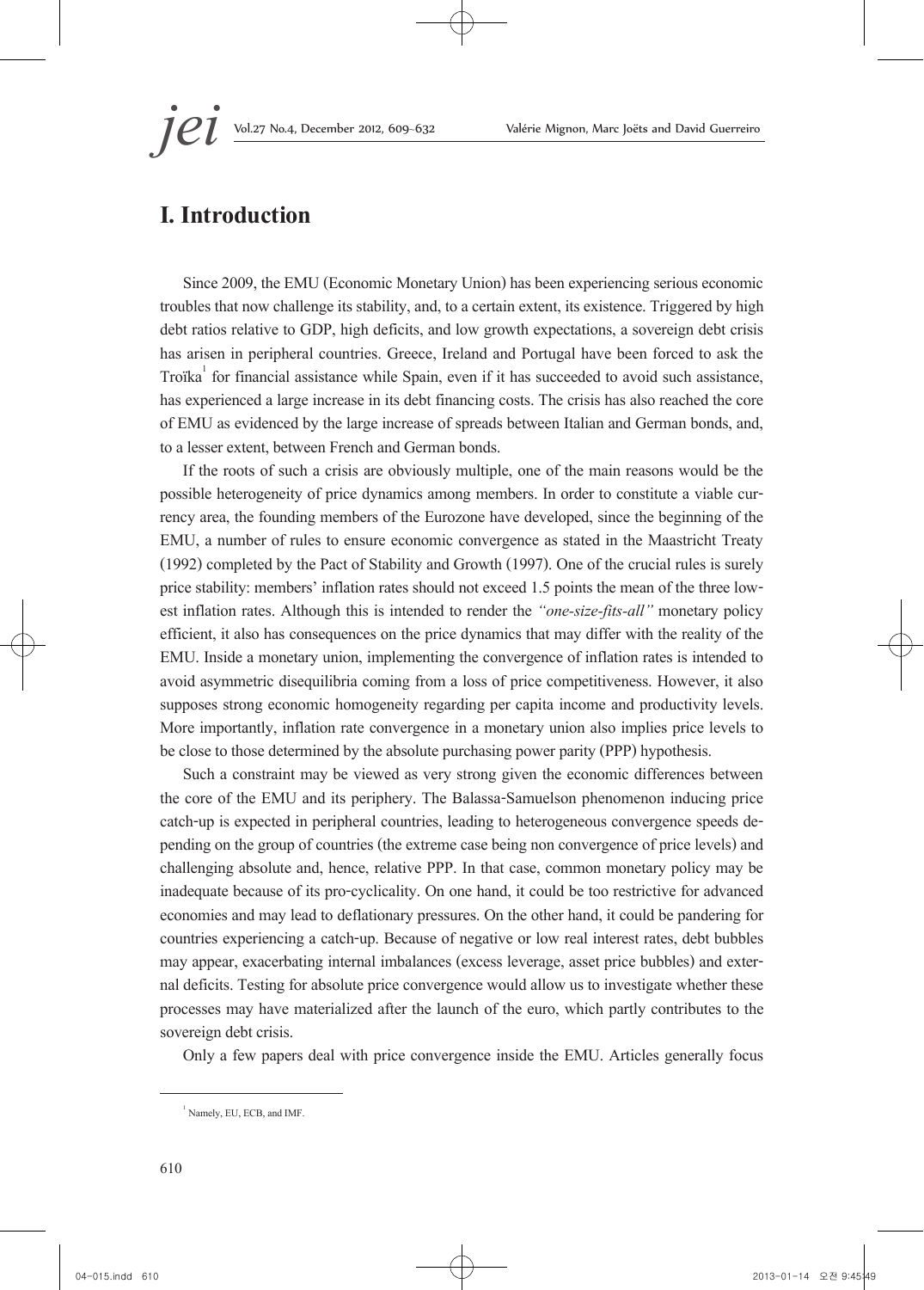on the reasons explaining heterogeneity in inflation rates (see, for example, Engel and Rogers, 2001; Honohan and Lane, 2003; Arnold and Verhoef, 2004), but very few investigate price dynamics empirically (i.e., validation of absolute PPP) mainly because of the lack of available data. The differences among the existing studies come from the datasets used. Some rely on microdata (Engel and Rogers, 2004; Crucini *et al*., 2005; and Rogers, 2007) while others use aggregate data (Camarero *et al*., 2000; Allington *et al*., 2005; Faber and Stockman, 2009).

Among the studies using microdata panels, Engel and Rogers (2004) and Rogers (2007) consider data from the *Economic Intelligence Unit* and pay attention to the price of "standard" goods measured in 18 cities belonging to the Eurozone. They find a reduction of price disper- sion during the implementation of the Single Act (1986), but the introduction of the euro seems to have had little effect. Crucini *et al.* (2005) test the validity of LOOP (Law of One Price) us-<br>ing Eurostat data for four different years (1975, 1980, 1985, and 1990). They show that LOOP is violated only for a small number of products, tending to validate absolute PPP.

Studies using aggregate data provide results that go in the same direction. Camarero *et al.* (2000) evidence a catch-up effect for peripheral countries (Spain, Italy, and UK) relative to Germany by implementing time series unit root tests with structural breaks on consumer price index (CPI) differentials.<sup>2</sup> Allington *et al.* (2005), employing Comparative Price Levels (CPLs) provided by Eurostat, put forward a significant effect of the euro on price dispersion. By recal- culating CPIs that account for price level differentials among countries, Faber and Stockman (2009) uphold the diminution in price dispersion across Eurozone countries. Finally, Guerreiro and Mignon (2011) highlight some heterogeneity across the Eurozone members in terms of price convergence speed that can be explained by the evolution of price competitiveness, rigidi- ties on the labor market, and technological specialization patterns.

Our aim in this paper is to investigating the homogeneity of price dynamics inside EMU over the January 1970 to July 2011 period to contribute to this literature that is still in its in- fancy. We show that achieving absolute PPP is one of the conditions for maintaining the price stability necessary in keeping the monetary union viable. To investigate price convergence, therefore, we rely on unit root and cointegration tests. We go further than the usual time series and panel tests by accounting for both heterogeneity and cross-section dependence through the implementation of second-generation panel unit root tests, as well as structural breaks using third-generation panel tests. We also assess speeds of price convergence using the Pooled Mean Group (PMG) estimator of Pesaran, Smith, and Shin (1999).

The rest of the paper is organized as follows. Section 2 presents the theoretical framework and the data; Section 3 displays the results of unit root tests and PMG estimates; Section 4 dis- cusses our findings; and Section 5 concludes the article.

 $2^2$  We will evidence in Section 2 that this methodology is very questionable since CPI does not account for differences in price levels.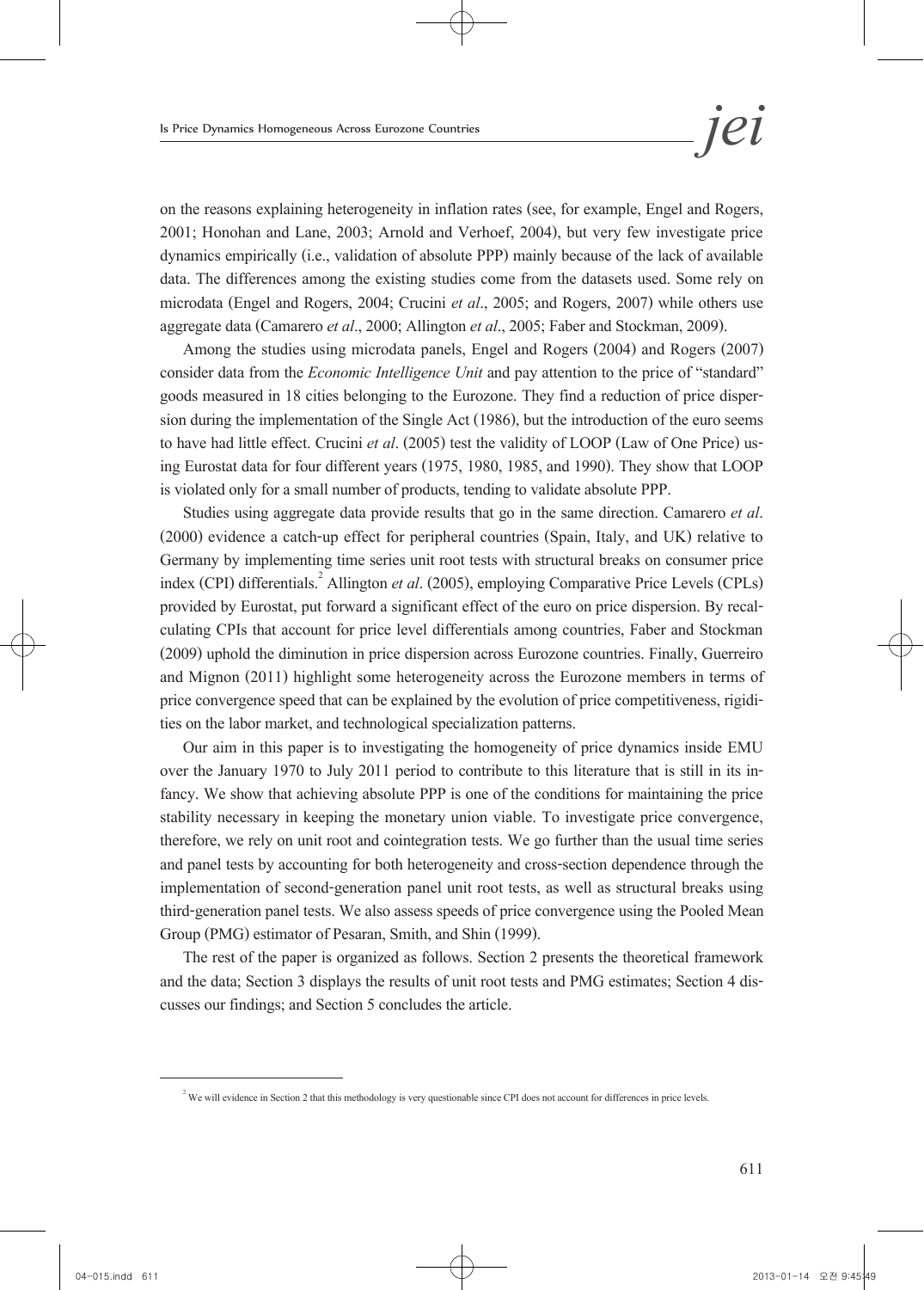# **II. Theoretical Backgrounds and Data**

#### **A. Theoretical Backgrounds**

In a two-country model, absolute PPP is defined by:

$$
e_t = p_t - p_t^* \tag{1}
$$

where  $e_t$  is the log of the spot exchange rate and  $p_t$  and  $p_t^*$  respectively denote the log of the domestic and foreign price levels. Relative PPP holds when:

$$
\Delta e_t = \Delta p_t - \Delta p_t^* \tag{2}
$$

with  $\Delta e$ , denoting the variation of the log of the exchange rate and  $\Delta p$ , and  $\Delta p^*$ , the inflation rates of domestic and foreign country. If we assume now that these countries form a monetary union with a single currency,  $e_t = 0$ , and it comes for absolute PPP:

$$
p_t - p_t^* = 0 \tag{3}
$$

while relative PPP becomes:

$$
\Delta p_t - \Delta p_t^* = 0 \tag{4}
$$

Plugging (3) and (4), we get:

$$
p_t - p_t^* = \Delta p_t - \Delta p_t^* \tag{5}
$$

Consequently, absolute and relative PPPs are equivalent in a monetary union. In other words, convergence in inflation rates is conditioned by the fact that price levels are the same among countries. If price levels differ, the viability of the monetary area is challenged in the long run. Countries that have lower price levels are expected to catch up their delay (Balassa-Samuelson effect), leading to higher inflation rates which goes against relative PPP inside a currency union. In a highly integrated currency union where trade barriers have disappeared, and assuming that the adjustment towards absolute PPP is made only through the goods market, a violation of absolute PPP *"signals an imbalance in the goods markets which [...] is likely to result in trade deficits"* (Juselius, 2003). Capital inflows (thanks to borrowing) are necessary to recover the equilibrium of the balance of payments. However, these massive inflows pressure upward nominal interest rates of low-price countries leading to an increase of the spreads rela-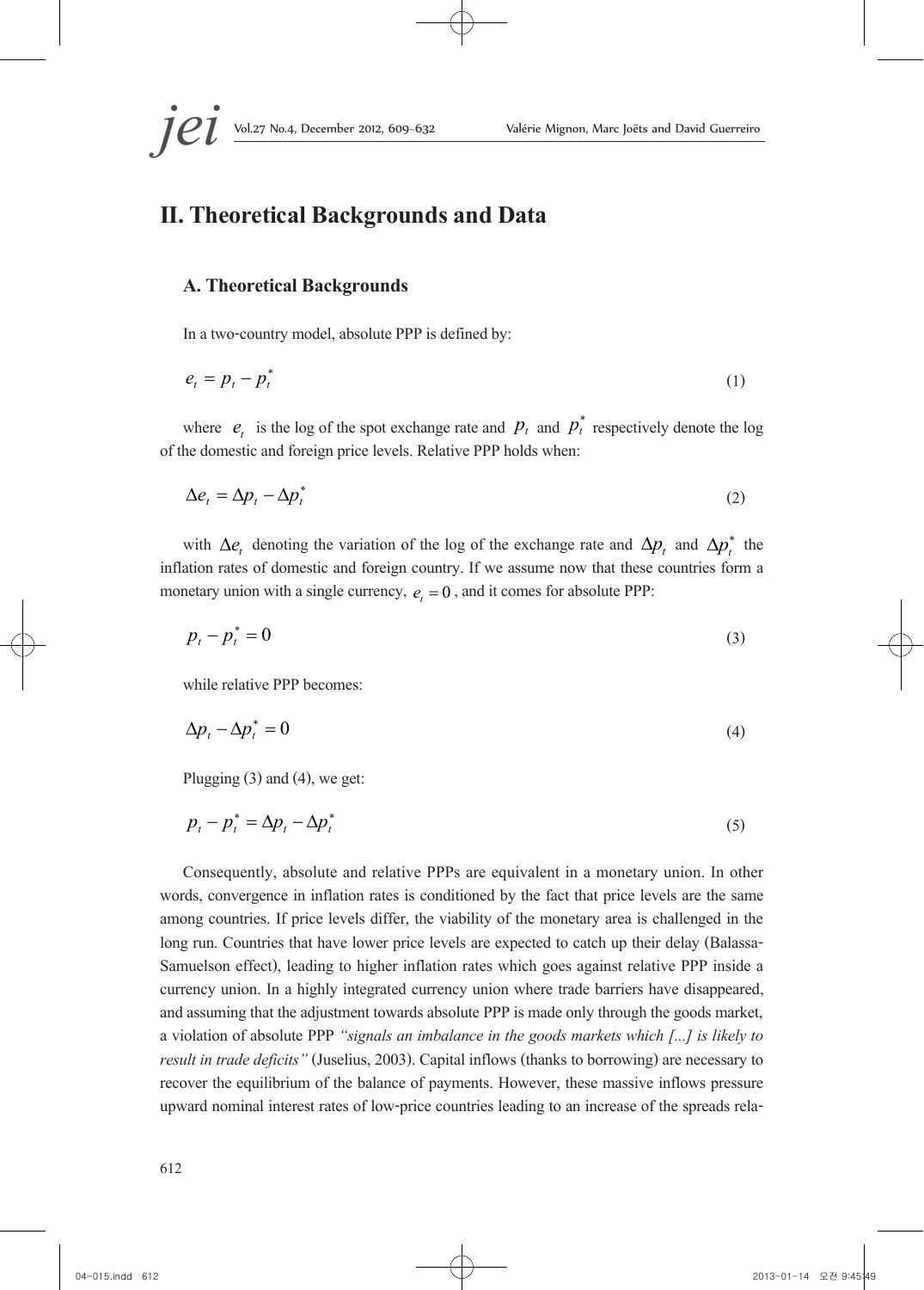tive to high price-level countries. Accumulation of deficits also leads to an increase of a debt level which in turns raises the risk premium that traduces the default risk. The combined effects of these two mechanisms that reveals the mistrust to currency union viability entails prohibitive financing rates, leading to a sovereign debt crisis that spills over the union. This can be seen as a pure asymmetric shock as that presented by Mundell (1961) in a seminal paper on Optimum Currency Areas (OCA) that challenges the existence of the currency union.

#### **B. Data**

To test for absolute PPP, the price levels of Eurozone countries are needed. CPIs are unus- able since they do not account for price level differentials among countries; they only depict the evolution of prices. To overcome this issue, we rely on the International Comparison Program (ICP) carried by the World Bank that aims at providing comparable international prices. Based on this framework, Eurostat and Organization for Economic Cooperation and Development (OECD) have computed the Comparative Price Level (CPL) series for each European country. These CPLs are defined by the OECD as the ratio between purchasing power parity conversion factor for private consumption<sup>3</sup> and the nominal exchange rate. This ratio measures price level differences between two countries (in our case between a European country and the United States) and can be expressed as follows:

$$
CPL_{i,t} = \frac{PPP_{i,t}}{NER_{i,t}} \times 100
$$
\n
$$
\tag{6}
$$

where  $PPP_{i,t}$  stands for the PPP conversion factor for private final consumption of country *i* relative to the United States at time *t*, expressed in euros per US dollar, and  $NER_i$ , is the euro/dollar exchange rate at time *t*. Turning to data availability, CPLs are computed by Eurostat and OECD for each European country annually only since 1995. It is, however, possible to re- cover observations prior to 1995 using the price evolution relative to the US in each European country; i.e., using the relative CPIs corrected by the exchange rate variations. More specifical- ly, we construct the monthly domestic price level series of country *i* on the period from January 1970 to July 2011 as follows: :<br>:

<sup>&</sup>lt;sup>3</sup> Following the World Bank definition, the PPP conversion factor for private consumption is the number of units of a country's currency required to buy the same amount of goods and services in the domestic market as a US dollar would buy in the United States, the conversion factor being applicable to private consumption.

<sup>4</sup> See Guerreiro and Mignon (2011). Note that to construct the price level series, it is assumed that the reference goods basket has remained the same over the 1970~1995 period.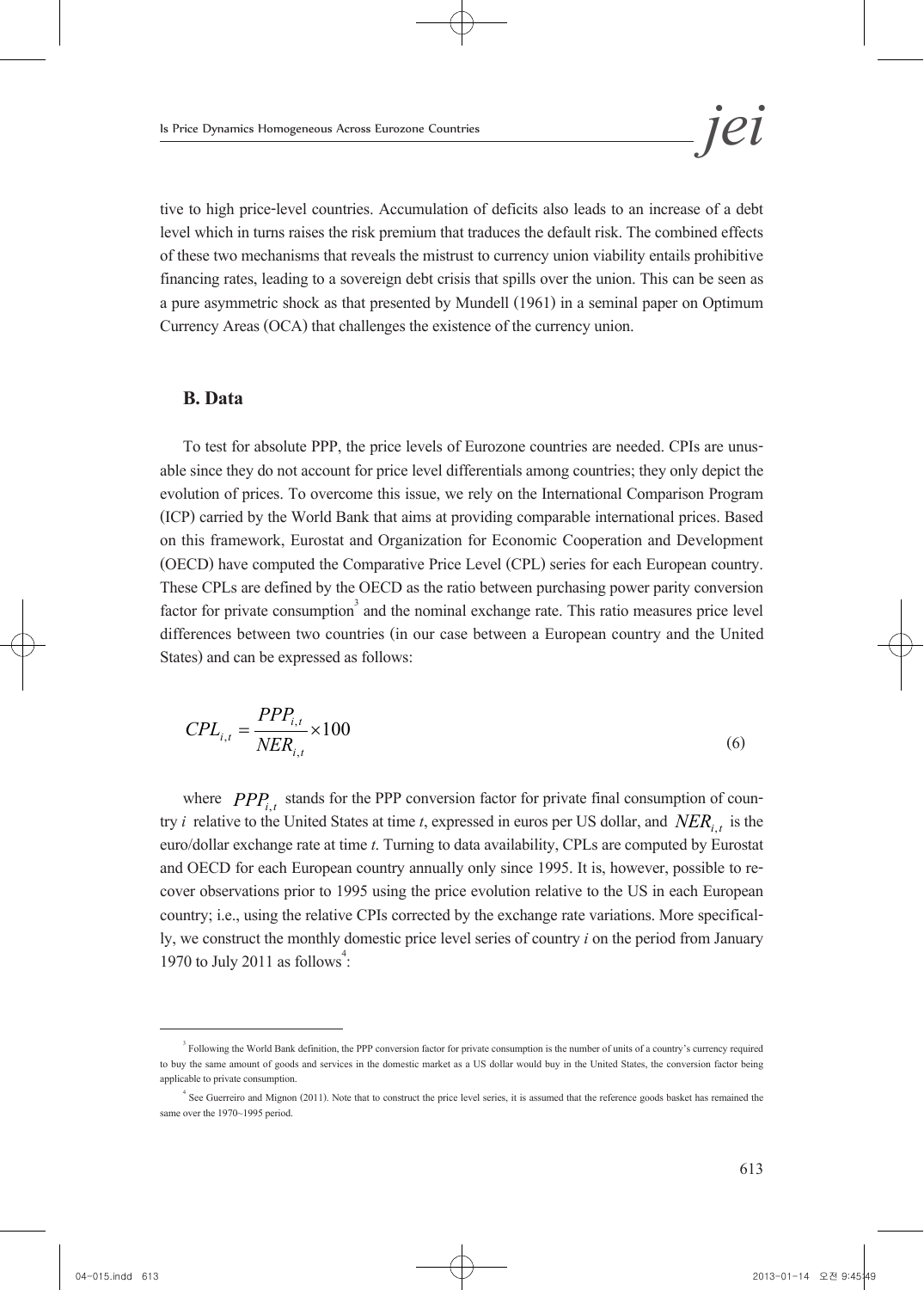$$
P_{i,t} = \frac{PPP_{i,2005}}{NER_{i,2005}} \times \frac{\frac{CP_{i,t}}{CP_{i,2005}}}{\frac{NER_{i,t}}{NER_{i,2005}} \times \frac{CP_{l_{US,t}}}{CP_{l_{US,2005}}}} \times 100
$$
\n(7)

where  $i=1,...,12$  denotes the European country. *PPP<sub>i,2005</sub>* is the PPP for private consumption for country *i* relative to the US in 2005 (euros per US dollar). *CPI<sub>i,1</sub>*, *CPI<sub>i,2005</sub>*, *CPI<sub>us,1</sub>*, and *CPIus*,2005 are respectively the country *i*'s CPI at time *t* and at year 2005, and the US CPI at time *t* and at year 2005. *NER<sub>i,2005</sub>* is the euro/dollar exchange rate in year 2005. 2005 has been chosen as the basis year because it corresponds to the year of the last ICP survey realized by the World Bank.<sup>5</sup> From Equation (7), we thus obtain 12 series of price levels<sup>6</sup> that can be used to test for price convergence (see Figure 1 in the Appendix). Given the importance of Germany in the Eurozone, we retain this country as the benchmark and investigate the PPP between each domestic price level series and the German one.<sup>7</sup>

# **III. Tests and Estimation Results**

#### **A. Time Series Analysis**

To assess the PPP between each Eurozone member and Germany, we rely on unit root and cointegration techniques by estimating an ADF-type equation $\degree$ : :

$$
\Delta x_t = k + \phi x_{t-1} + \sum_{i=1}^p \phi_i \Delta x_{t-i} + \varepsilon_t
$$
\n(8)

where  $x_t$  denotes the differential between domestic  $(P_t)$  and German  $(P_t^*)$  prices (in logs):

$$
x_t = \ln P_t - \ln P_t^* \tag{9}
$$

When the null hypothesis  $\phi = 0$  in Equation (8) is rejected, the price differential is non-

<sup>&</sup>lt;sup>5</sup> The *PPP* series are extracted from the OECD database. NER and CPI series are from IFS, except the German and the Irish CPIs that come from Datastream.

<sup>6</sup> Note that since our price levels have a common benchmark, the US, our series already account for nominal exchange-rate variations.

 $<sup>7</sup>$  In a previous version of the paper, a Eurozone price series was constructed, and PPP was investigated between each domestic price level series</sup> and the aggregate price level series of the 11 respective partners. The results were similar to those reported here, illustrating the robustness of our results to the choice of the benchmark price level series.

<sup>&</sup>lt;sup>8</sup> Previous to the application of cointegration tests, a battery of unit root tests has been applied showing that all price series are integrated of order one. The detailed results are available upon request from the authors. Note that Equation (8) does not include a deterministic trend, the latter being non significant.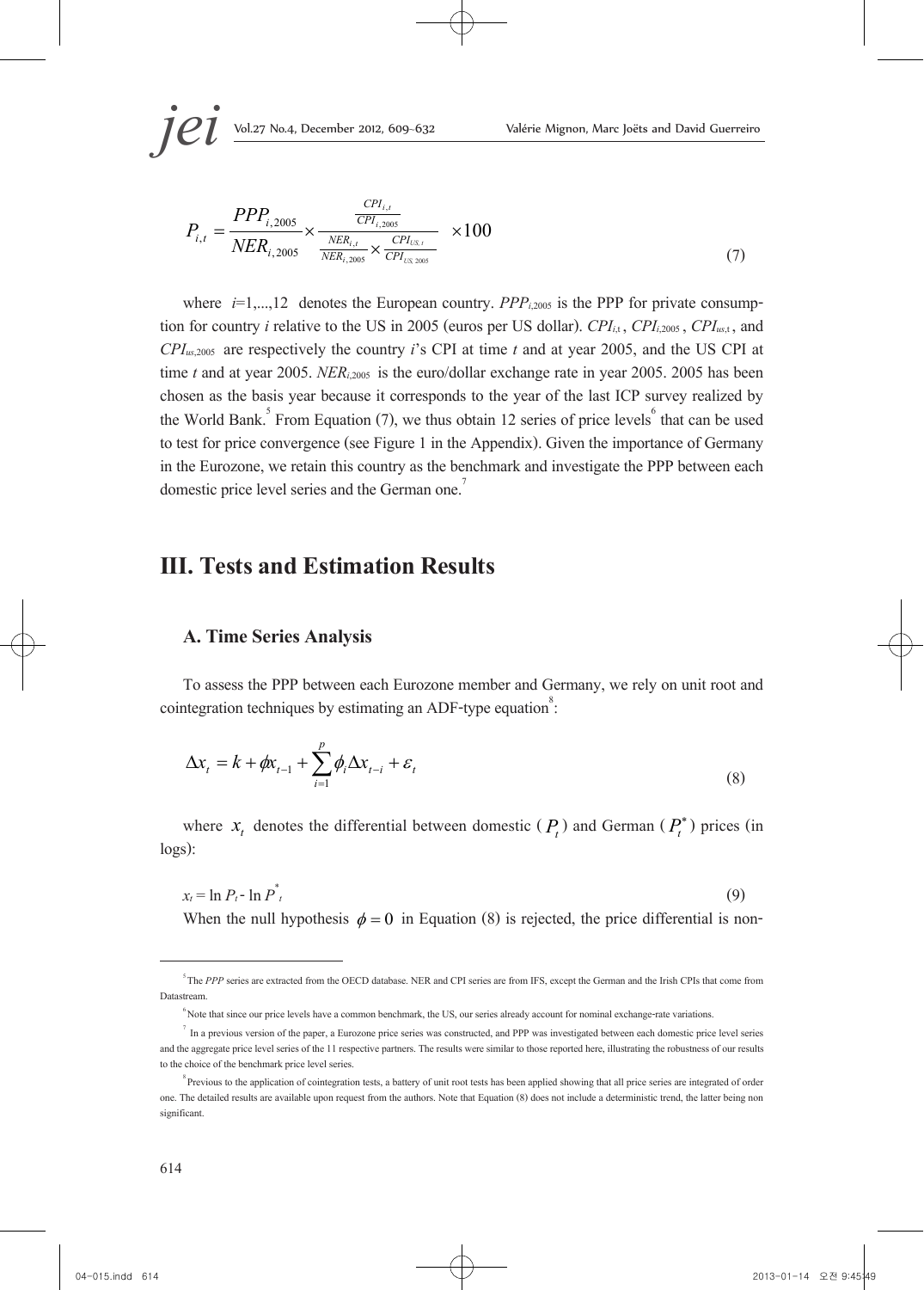stationary, meaning that PPP does not hold. In the case where the null is rejected, it is possible to calculate the half-life of deviations  $(-\ln(2)/\ln(1+\phi))$  which provides an indication regarding the speed of price mean reversion.

As evidenced by the typology of Balassa (1961), monetary union is supposed to be the final stage of an economic integration process. Integration tends to make disappear the "border effects," that are the measures intended to discriminate foreign goods and services relative to domestic ones. There are several kinds of discriminations: tariff barriers (as custom duties), non-tariffs (quotas), or institutional tools (money). All these obstacles are found to hamper PPP. Consequently, we consider three subperiods that are in line with the different steps of EMU construction. The first period, starting in January 1970, sticks with the Common Market (established by the Rome Treaty in 1953) and ends in June 1987 with the implementation of the Single Act. The latter defines the beginning of the second period, spanning from July 1987 to December 1998. The last period starts with the introduction of the euro in January 1999 and ends in July 2011. Those periods, which are distinguished here according to the integration pro- cess, are also characterized by different exchange rate regimes: a "smooth" European Monetary System (EMS) allowing some parity adjustments for the first period; a strengthening of fixed exchange rates within the EMS, with decreasing possibilities of parity adjustments and the start of a nominal convergence process to meet Maastricht criteria and to enter in the monetary union for the second period; and an introduction of the monetary union in the third period.

|             | 1970.01~1987.06 |                  |             | 1987.07~1998.12 |             | 1999.01~2011.07  |  |
|-------------|-----------------|------------------|-------------|-----------------|-------------|------------------|--|
|             | p-value         | <b>Half-life</b> | p-value     | Half-life       | p-value     | <b>Half-life</b> |  |
| Austria     | $0.0700*$       | 48               | $0.0001***$ | 0.2             | 0.6677      |                  |  |
| Belgium     | 0.3824          |                  | 0.2513      |                 | 0.8373      |                  |  |
| Finland     | 0.7334          |                  | 0.7609      |                 | 0.1358      |                  |  |
| France      | $0.0661*$       | 2                | 0.5410      |                 | 0.3531      |                  |  |
| Greece      | 0.1180          |                  | 0.5343      |                 | 0.9717      |                  |  |
| Ireland     | 0.6870          |                  | 0.5132      |                 | 0.1236      |                  |  |
| Italy       | 0.3395          |                  | 0.6533      |                 | 0.1715      |                  |  |
| Luxembourg  | 0.3450          |                  | 0.1222      |                 | 0.7061      |                  |  |
| Netherlands | 0.3198          |                  | 0.3442      |                 | $0.0969*$   | 1.6              |  |
| Portugal    | 0.1846          |                  | $0.0402**$  | 9.8             | $0.0050***$ | 12.5             |  |
| Spain       | 0.3441          |                  | 0.6428      |                 | $0.0008***$ | 5.5              |  |

**Table 1. Cointegration Tests Results (ADF-type tests)**

(Note) \*\*\* (resp. \*\*, \*) is the rejection of the null hypothesis of no cointegration at the 1% (resp. 5%, 10%) significance level. Half-lives are expressed in years.

(Source) Guerreiro and Mignon (2011).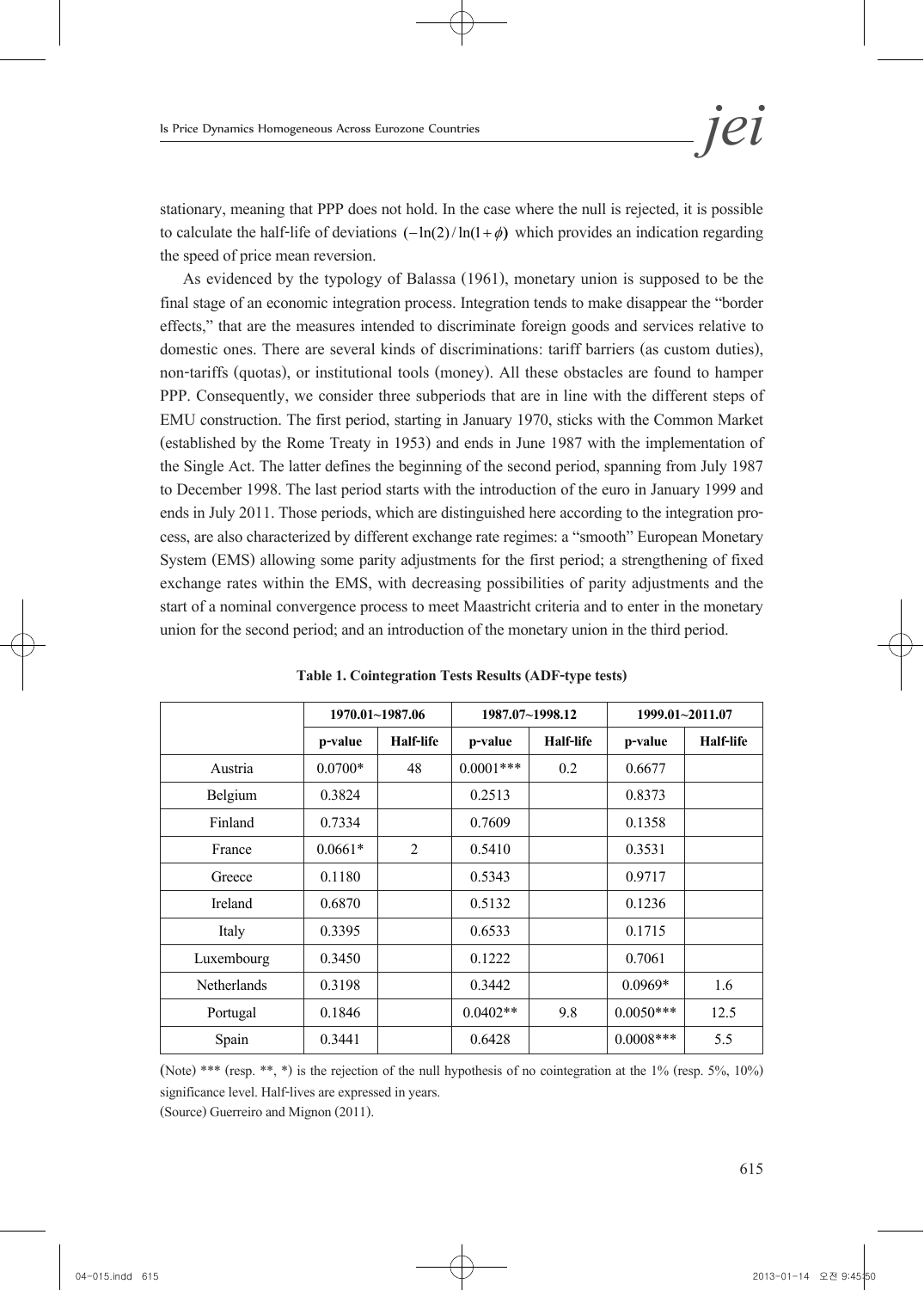Results of cointegration tests are presented in Table 1 which displays the *p*-values relating to the ADF-type test and the half-life of deviations (in years). With the exception of some few special cases,<sup>9</sup> PPP does not hold since the tests fail to reject the null hypothesis of no cointegration between domestic and German prices. These poor results and the absence of obvious convergence may come from the well-known low power of time series unit root tests against the stationary alternative in small samples. Indeed, it is a well-established fact that problems of size and power are frequently associated with traditional unit root tests; in particular, they have low power (i) against I(0) alternatives that are close to being I(1), and (ii) when deterministic terms are added in the test regression.

To overcome these limitations, we implement the four efficient tests proposed by Ng and Perron (2001) which have three main advantages over the usual unit root tests: (i) no severe size distortion in the presence of large negative moving average or autoregressive roots in the error process, (ii) power gain due to the use of a GLS detrending procedure of the data, and (iii) size and power gains resulting in the use of the modified AIC criterion (MAIC) to select the lag order  $p$  in the test regression (8).<sup>10</sup> Table 2 reports the results of the Ng and Perron (2001) efficient modified Phillips-Perron tests, as well as the efficient modified Sargan and Bhargava (1983) and Elliott et al. (1996) tests. The results globally confirm those obtained in Table 1 regarding all subperiods, failing to support the PPP hypothesis and putting forward the absence of strong convergence processes among price series.

<sup>9</sup> At the 1% significance level, the null hypothesis of no cointegration is rejected for Portugal and Spain at the end of the period, and for Austria during the second subperiod. Note, however, that half-lives for Portugal and Spain are quite long, meaning that reversion to PPP, when it exists, takes a long time.

<sup>&</sup>lt;sup>10</sup> As noticed by Ng and Perron (2001), the proper choice of the lag length is crucial to obtain good size and power properties. To this end, they suggest the use of MAIC instead of the usual AIC which is not well suited for integrated data. The code for implementing the Ng and Perron (2001) test is available on Pierre Perron's homepage: http://people.bu.edu/perron/code.html.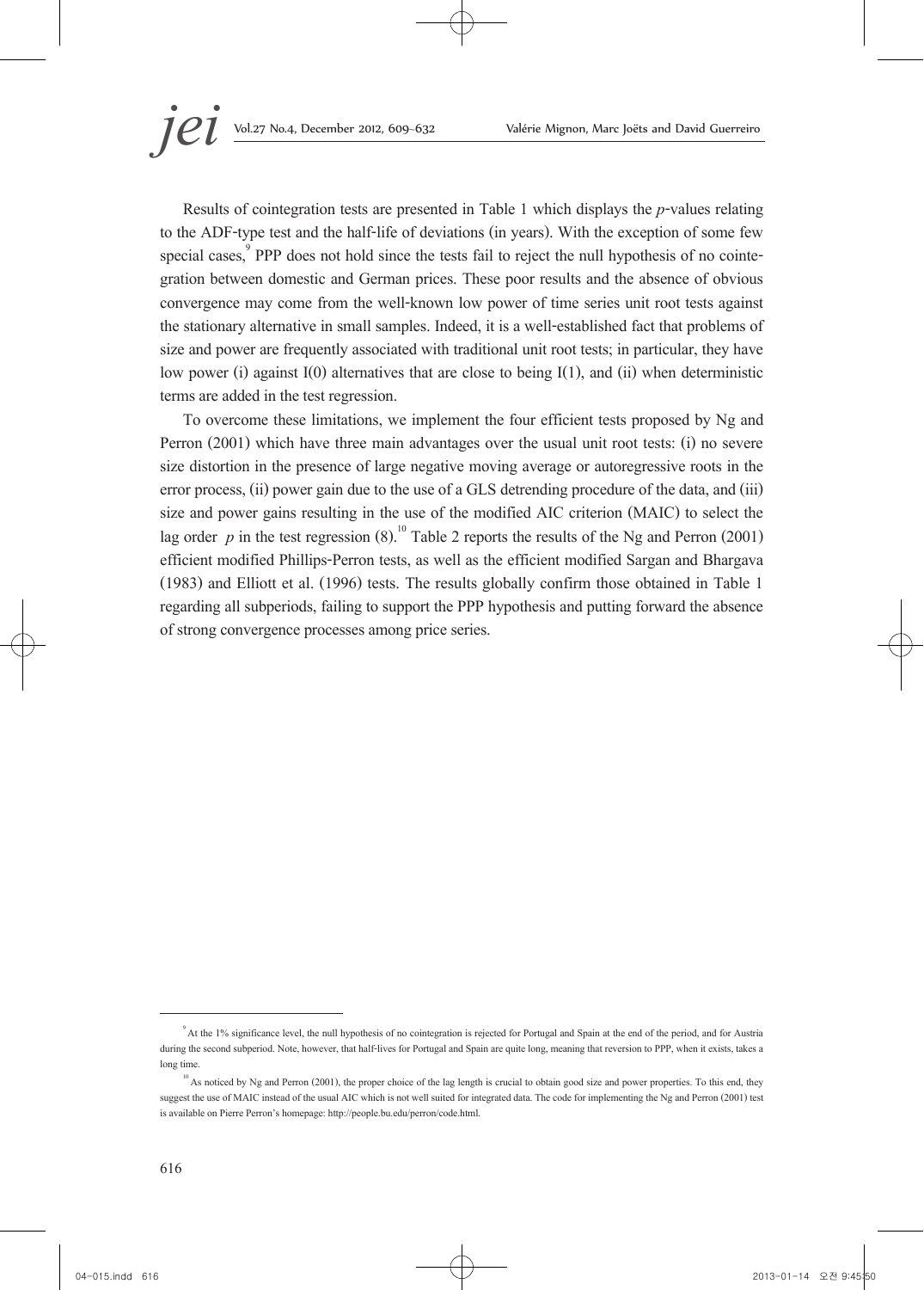**Jehrice Dynamics Homogeneous Across Eurozone Countries** 

|                | 1970.01~1987.06  |                 |                 |            |             |
|----------------|------------------|-----------------|-----------------|------------|-------------|
|                | Lag              | $M\!Z_{\alpha}$ | $MZ_{\tau}$     | <b>MSB</b> | <b>MERS</b> |
| Austria        | 9                | $-10.89$        | $-2.30$         | 0.21       | 8.52        |
| Belgium        | $\mathbf{1}$     | $-5.55$         | $-1.64$         | 0.30       | 4.49        |
| Finland        | $\mathbf{1}$     | $-5.40$         | $-1.64$         | 0.30       | 16.87       |
| France         | $\mathbf{1}$     | $-8.25**$       | $-2.01**$       | 0.22       | $3.02**$    |
| Greece         | $\overline{4}$   | $-1.70$         | $-0.74$         | 0.44       | 11.79       |
| Ireland        | 12               | $-7.26$         | $-1.90$         | 0.26       | 12.56       |
| Italy          | $\overline{c}$   | $-1.86$         | $-0.96$         | 0.52       | 13.10       |
| Luxembourg     | $\sqrt{2}$       | $-7.10$         | $-1.88$         | 0.27       | 12.84       |
| Netherlands    | $\sqrt{3}$       | $-4.19$         | $-1.32$         | 0.32       | 20.54       |
| Portugal       | $\mathbf{1}$     | $-8.55**$       | $-1.99**$       | 0.23       | 3.14        |
| Spain          | $\mathbf{1}$     | $-12.44$        | $-2.46$         | 0.20       | 7.50        |
|                |                  |                 | 1987.07~1998.12 |            |             |
|                | Lag              | $MZ_{\alpha}$   | $M\!Z_t$        | <b>MSB</b> | <b>MERS</b> |
| Austria        | 11               | $-4.54$         | $-1.50$         | 0.33       | 5.40        |
| Belgium        | $\boldsymbol{0}$ | $-5.96$         | $-1.64$         | 0.28       | 4.37        |
| Finland        | $\mathbf{1}$     | $-4.23$         | $-1.44$         | 0.34       | 21.43       |
| France         | $\boldsymbol{0}$ | $-7.19$         | $-1.88$         | 0.26       | 12.70       |
| Greece         | 6                | $-10.49$        | $-2.29$         | 0.22       | 8.70        |
| Ireland        | $\sqrt{2}$       | $-3.60$         | $-1.31$         | 0.36       | 24.76       |
| Italy          | $\overline{4}$   | $-4.74$         | $-1.52$         | 0.32       | 19.11       |
| Luxembourg     | $\sqrt{5}$       | $-5.89$         | $-1.71$         | 0.29       | 4.17        |
| Netherlands    | $\sqrt{6}$       | $-3.77$         | $-1.16$         | 0.31       | 21.31       |
| Portugal       | $\mathbf{1}$     | $-2.76$         | $-1.14$         | 0.41       | 31.86       |
| Spain          | $\overline{4}$   | $-1.73$         | $-0.93$         | 0.54       | 14.09       |
|                |                  |                 | 1999.01~2011.07 |            |             |
|                | Lag              | $MZ_{\alpha}$   | $MZ_{\tau}$     | <b>MSB</b> | <b>MERS</b> |
| Austria        | 10               | $-5.73$         | $-1.65$         | 0.29       | 15.82       |
| Belgium        | $\boldsymbol{0}$ | $-16.29$        | $-2.76$         | 0.17       | 6.15        |
| Finland        | 12               | $-6.39$         | $-1.65$         | 0.26       | 4.28        |
| France         | 12               | $-2.21$         | $-0.99$         | 0.45       | 10.65       |
| ${\rm Greece}$ | 12               | $-17.25$        | $-2.93$         | 0.17       | 5.88        |
| Ireland        | 12               | $-2.05$         | $-0.91$         | 0.44       | 10.97       |
| Italy          | $\mathfrak{Z}$   | $-3.07$         | $-1.14$         | 0.37       | 27.35       |
| Luxembourg     | 12               | $-1.15$         | $-0.54$         | 0.49       | 49.76       |
| Netherlands    | 12               | $-8.45$         | $-2.00$         | 0.24       | 10.97       |
| Portugal       | 12               | $-10.18$        | $-2.17$         | 0.21       | 9.34        |
| Spain          | 12               | $-6.46$         | $-1.60$         | 0.25       | 14.17       |

### **Table 2. Ng and Perron (2001) Tests Results**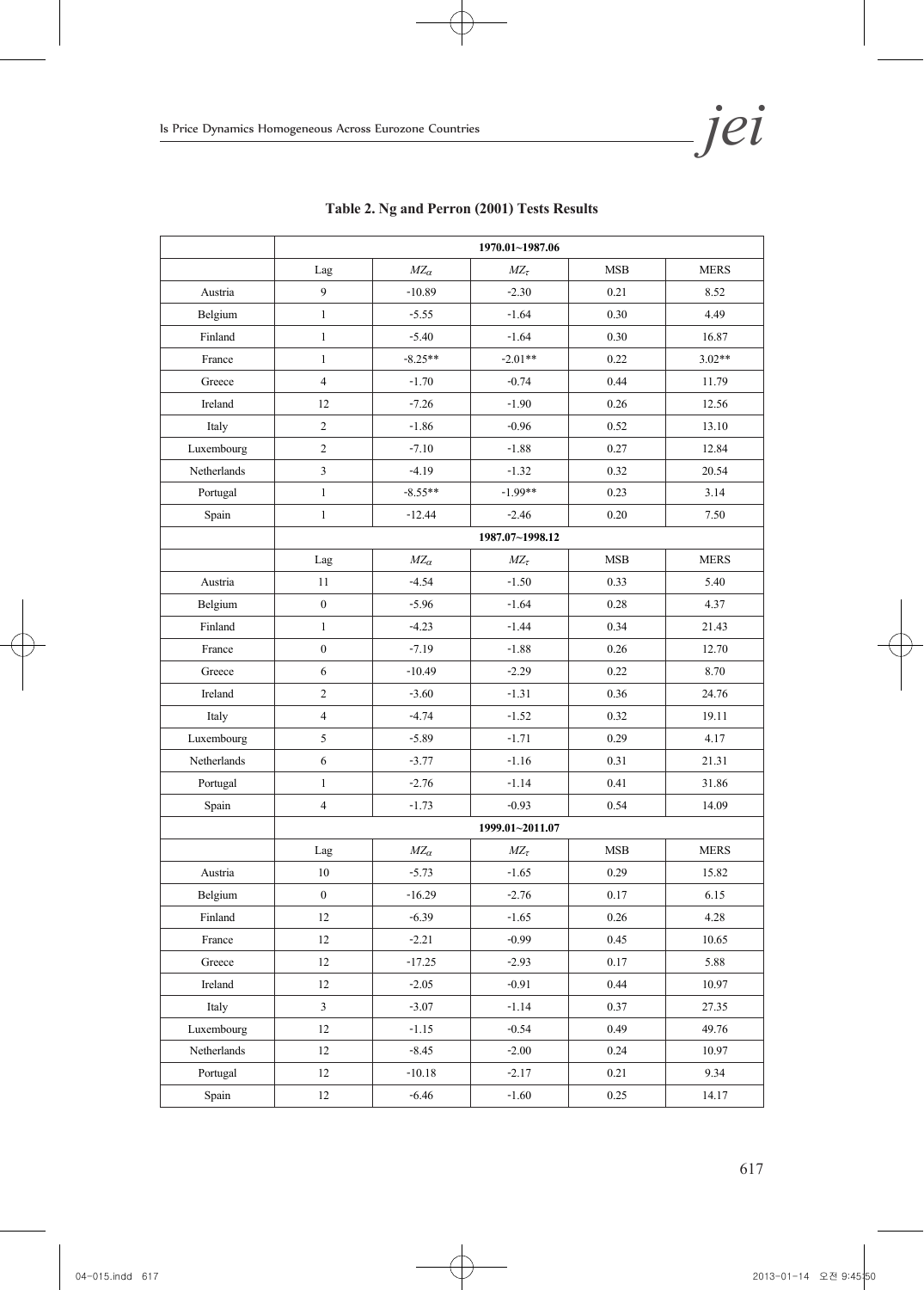(Note) \*\* is the rejection of the null hypothesis of no cointegration at the 5% significance level.  $MZ_{\alpha}$  is the modified version of the  $Z_{\alpha}$  Phillips-Perron test;  $MZ_{\tau}$  is the modified version of the  $Z_{\tau}$  Phillips-Perron test; MSB is the modified Sargan-Bhargava (1983) test; MERS is the modified Elliott et al. (1996) test. The number of lags has been selected using the modified AIC criterion.

Given that we have divided our sample in three subperiods by imposing the break locations, it would be interesting to complement our analysis using unit root and cointegration tests that endogenously detect those structural breaks. For the sake of completeness, we consequently apply two tests that account for discontinuities in the series: the Lee and Strazicich (2003) unit root test<sup>11</sup> and the Gregory and Hansen (1996) cointegration test. Recall that the Lee and Strazicich (2003) test allows for a break under both the null and the alternative hypotheses, and that the Gregory and Hansen (1996) test considers the null of non-cointegration against the alternative of cointegration, with a structural break endogenously detected in the long-term re- lationship. With the exception of France for the Lee and Strazicich (2003) test, results given in Table 3 show that the null hypothesis is never rejected, going against PPP and underlining the absence of obvious convergence.

|                    | Lee-Strazicich |                |                  |         | Gregory-Hansen |
|--------------------|----------------|----------------|------------------|---------|----------------|
|                    | Lags           | <b>Breaks</b>  | <b>Statistic</b> | C       | C/T            |
| Austria            | 7              | 2              | $-5.28$          | $-3.27$ | $-3.13$        |
| Belgium            | 5              | 2              | $-4.99$          | $-3.36$ | $-3.95$        |
| Finland            | 8              | $\overline{2}$ | $-4.46$          | $-3.50$ | $-4.16$        |
| France             | 8              | 2              | $-6.26**$        | $-4.12$ | $-4.64$        |
| Greece             | 6              | $\mathbf{1}$   | $-3.86$          | $-4.27$ | $-4.31$        |
| Ireland            | 6              | 2              | $-3.89$          | $-4.21$ | $-4.21$        |
| Italy              | $\mathbf{1}$   | 2              | $-4.71$          | $-3.61$ | $-3.72$        |
| Luxembourg         | 8              | 2              | $-4.50$          | $-3.78$ | $-3.52$        |
| <b>Netherlands</b> | 1              | 2              | $-4.22$          | $-3.53$ | $-3.53$        |
| Portugal           | 8              | 2              | $-4.42$          | $-3.53$ | $-3.58$        |
| Spain              | 8              | 1              | $-3.11$          | $-3.54$ | $-4.62$        |

**Table 3. Results of Unit Root and Cointegration Tests with Structural Breaks**

(Note) \*\* is the rejection of the null hypothesis at the 5% significance level. C is the model including level shift; C/T is the model including level shift with trend.

 $^{11}$  See http://www.cba.ua.edu/~jlee/gauss.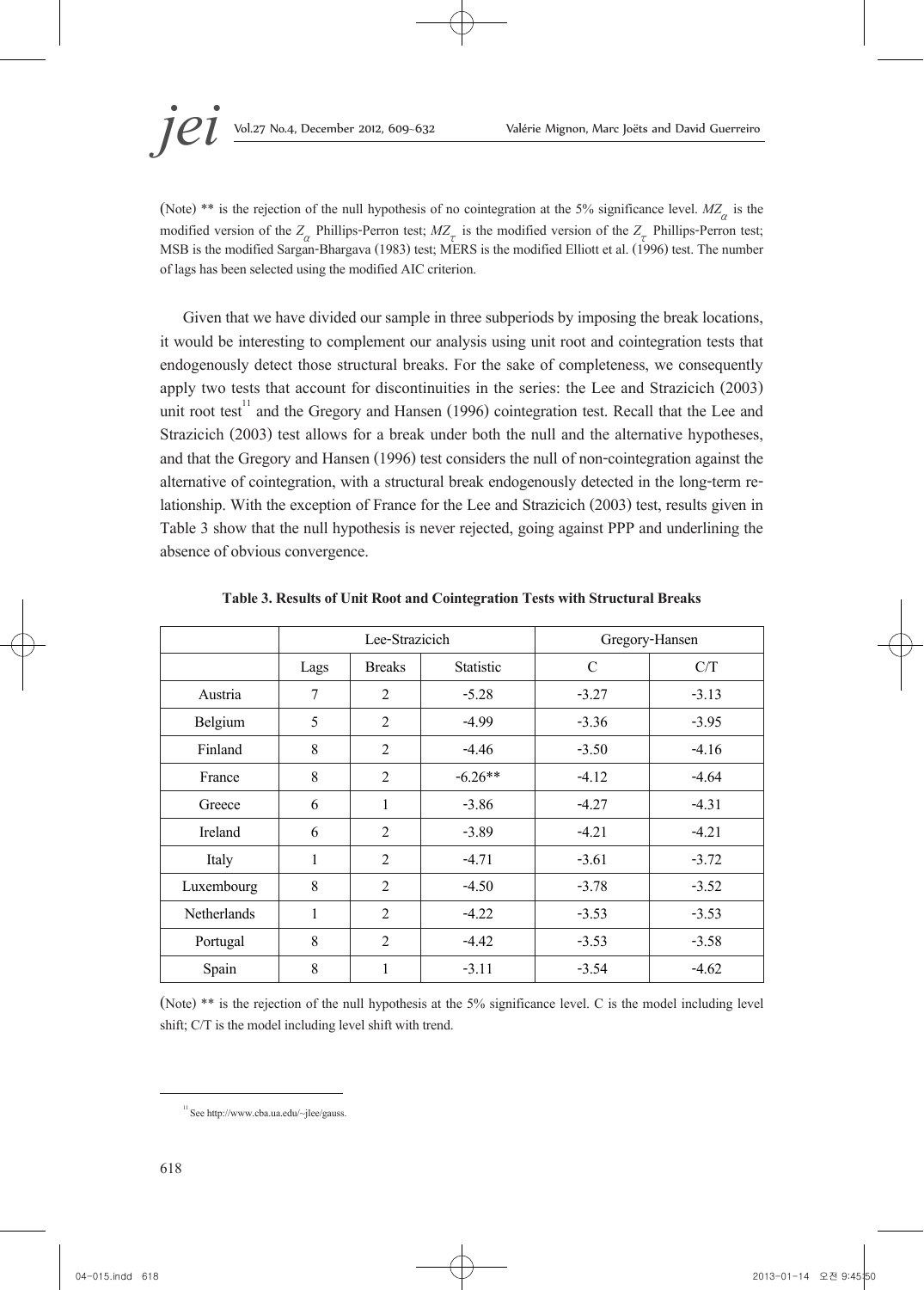Given the absence of clear-cut results regarding the existence of a convergence process and due to the limitations of time series unit root and cointegration tests, we rely on a panel framework. Adding the individual dimension to the analysis, the use of panel data increases the power of unit root tests by raising the number of observations. Furthermore, this approach al- lows us to consider both heterogeneity and cross-dependence among Eurozone countries.

### **B. Panel Analysis**

Historically, European countries have tied links for a long time, especially since the be-<br>ginning of economic integration initiated after World War II. In this context of integration, European countries have shared common specificities—one of the tremendous example being the euro, and all the domains of monetary policy. Despite this apparent homogeneity, however, some heterogeneity may persist due to distinct economic characteristics across members: Euro-<br>pean construction has been done by steps and it widens gradually, incorporating new countries often considered to be less integrated to Eurozone than the founding members. Therefore, some countries known as peripheral members (like Portugal, Spain, or Greece) exhibit lower levels of GDP per capita, prices, or productivity. Assuming that Germany is at the center of our Eurozone conceptualization, we can, as Braudel (1985), divide EMU into three subsamples of  $countries$ <sup>12</sup>: :

- the Core EMU, composed by Austria, Belgium, France, Italy, Luxembourg, and the Neth- erlands
- the Northern periphery, including Ireland and Finland
- the Southern periphery made by Greece, Portugal, and Spain

We assess potential price convergence dynamics across each subgroup using panel data unit root tests. To overcome the well-known problem of cross-sectional independence hypothesis among panel members (i.e., among the Eurozone countries), we apply second-generation panel unit root tests that relax this restrictive assumption required by first-generation tests.<sup>13,14</sup> The Pesaran (2007) CIPS and the Choi (2002) tests are performed and the corresponding results are reported in Table 4, both tests considering the unit root as the null hypothesis.<sup>15</sup> The former

<sup>&</sup>lt;sup>12</sup> An alternative classification would have been to retain the distinction between core and peripheral countries, the latter group being composed by Greece, Ireland, Portugal, and Spain. Our choosing classification presents the advantage of distinguishing between Northern and Southern noncore countries.

<sup>&</sup>lt;sup>13</sup> See Hurlin and Mignon (2006) and Hurlin (2010) for a detailed presentation of panel unit root tests.

<sup>&</sup>lt;sup>14</sup> Economically, cross-section dependence can arise for several reasons, such as socioeconomic interactions and common factors. Crosscorrelation can also cause size distortions to first-generation panel tests. The cross-section dependence has been investigated using the CD test developed by Pesaran (2004) showing that such correlations exist in our samples of countries (results are available upon request to the authors).

<sup>&</sup>lt;sup>15</sup> Matlab codes (Version 7.00) provided by Christophe Hurlin are used to implement these second-generation panel unit root tests (http://www.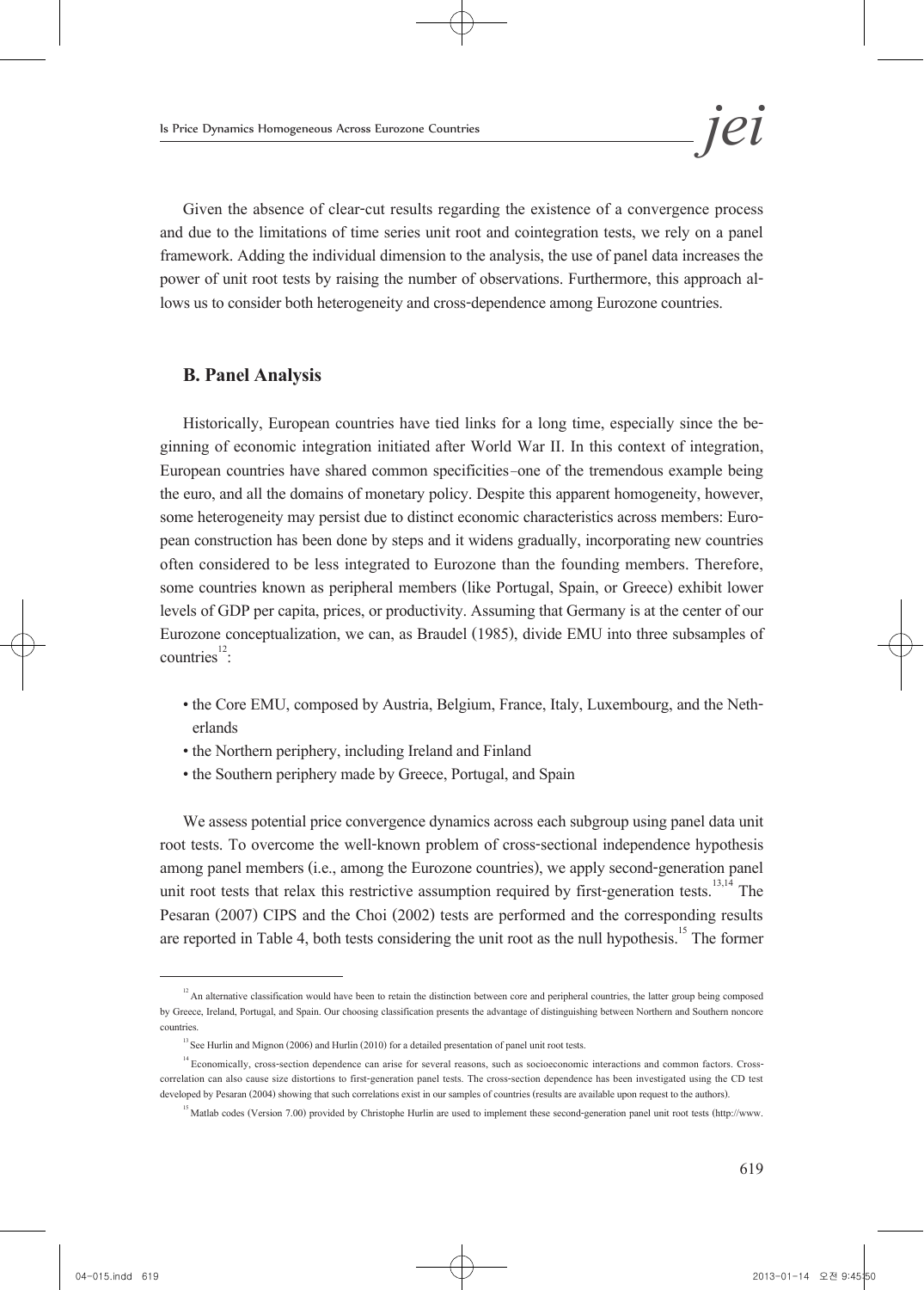test is based on Dickey-Fuller-type regressions augmented with the cross-section averages of lagged levels and first differences of the individual series. The latter relies on an error-com-<br>ponents panel model and removes the cross-section dependence by eliminating (i) individual effects using the Elliott *et al.* (1996) methodology (ERS) and (ii) the time trend effect by centering on the individual mean. For the sake of completeness, and as in the time-series context, we finally account for potential structural breaks in our panel setting. To this end, we rely on the Im, Lee, and Tieslau (2010) LM-test which accounts for the possible existence of structural breaks in both the level and the trend of the series under study. While other panel tests account-<br>ing for breaks are available in the literature,<sup>16</sup> we retain the Im *et al.* (2010) test because (i) it specifically accounts for the usual nuisance parameter problem, (ii) it allows for the presence of breaks in both the level and the trend, and (iii) it does not depend on the size and location of the breaks but only on their number, increasing its power compared to the other existing tests.

|                   | Whole sample  | Core          | Northern Periphery | Southern Periphery |
|-------------------|---------------|---------------|--------------------|--------------------|
| 1970.01~1987.06   |               |               |                    |                    |
| Specification     | $\mathcal{C}$ | $\mathcal{C}$ | $T+C$              | $\mathcal{C}$      |
| <b>CIPS</b>       | 0.41          | 0.95          | 0.7                | 0.42               |
| Choi              |               |               |                    |                    |
| $P_m$             | $0***$        | $0***$        | 0.79               | $0***$             |
| Z                 | $0***$        | $0***$        | 0.71               | 0.21               |
| $L^\circledast$   | $0***$        | $0***$        | 0.69               | $0***$             |
| 1987.07~1998.12   |               |               |                    |                    |
| Specification     | $\mathcal{C}$ | $\mathcal{C}$ | $T+C$              | $\mathcal{C}$      |
| <b>CIPS</b>       | 0.25          | $0.01***$     | 0.99               | 0.99               |
| Choi              |               |               |                    |                    |
| $P_m$             | $0***$        | $0***$        | 0.73               | $0.01***$          |
| Ζ                 | $0***$        | $0***$        | $0***$             | $0.02**$           |
| $L^{\circledast}$ | $0***$        | $0***$        | 0.59               | $0.02**$           |
| 1999.01~2011.07   |               |               |                    |                    |
| Specification     | $\mathcal{C}$ | $T+C$         | $T+C$              | $T+C$              |
| <b>CIPS</b>       | 0.84          | 0.5           | 0.99               | 0.24               |
| Choi              |               |               |                    |                    |
| $P_m$             | $0.01***$     | $0***$        | 0.7                | 0.85               |
| Ζ                 | $0.01***$     | $0***$        | 0.56               | 0.91               |
| $L^\circledast$   | $0.01***$     | $0***$        | 0.55               | 0.9                |

(Note) \* (resp \*\*, \*\*\*) is the rejection of the unit root null hypothesis at the 10% (resp. 5%, 1%) significance level. C (resp. T+C) denotes model with individual effects (resp. individual effects and time trends). (a) For the CIPS test, all statistics are based on univariate AR(p) specifications with  $p \le 8$ . (b) For the Choi's test, the optimal lag orders in the individual ERS statistics (Elliott, Rothenberg and Stock, 1996) for each series a

univ-orleans.fr/deg/masters/ESA/CH/churlinR.htm).

<sup>&</sup>lt;sup>16</sup> See Carrion-i Silvestre et al. (2005), Harris et al. (2005), and Chan and Pauwels (2009), among others.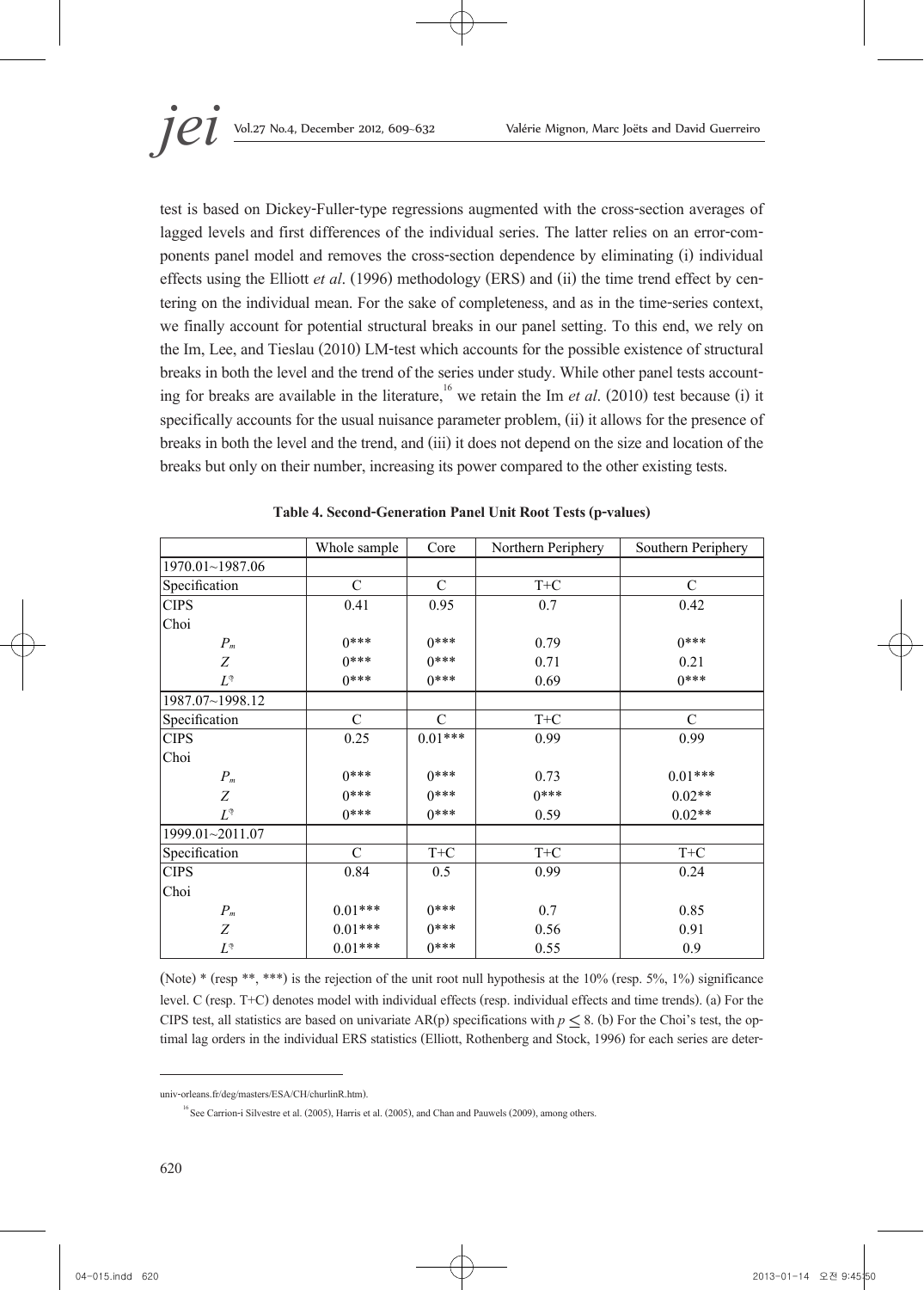mined with  $p \leq 8$ . Under the null hypothesis the Choi's statistics are standard Normal when T and N converge jointly to infinity.

|            | Whole sample | Core | Northern Periphery | Southern Periphery |
|------------|--------------|------|--------------------|--------------------|
| Test stat. | 7.56         | 7.63 | $-1.24$            | 5.06               |

**Table 5. Im, Lee and Tieslau (2010) Test Results**

(Note) For Northern countries, the reported statistic corresponds to the no cross-dependence case where time effects have been included.

Results are relatively mixed and dependent on the test considered. The CIPS and Choi's tests frequently lead to different results. This difference may come from the way cross-sectional dependence is accounted for. Both tests are based on the one common factor approach. How- ever, while Choi's test uses the orthogonalization procedure to deal with the cross-dependence problem, the CIPS test uses augmented cross-section average and therefore does not eliminate individual and time effects. In addition, while both tests consider one common factor, only the Choi's test allows for heterogeneous specification regarding the sensitivity of the factor, which is particularly relevant in the Eurozone macroeconomic context. Paying thus a particular atten- tion to the Choi's approach, PPP relative to Germany is validated for both the whole sample and the core EMU in the three subperiods. PPP also holds for Southern periphery during the first two periods, but not after the launch of the euro. Regarding Northern periphery, there are strong evidences that PPP is violated for each subperiod. Finally, regarding the results in Table 5, the third-generation Im *et al*. (2010) test always fails to reject the null hypothesis, going against the validity of the PPP hypothesis. On a whole, our results put forward that price dynamics is heterogeneous among EMU members.

To complement these findings, we estimate the half-life of deviations from PPP for sub- groups as well as individual countries. To this end, we use the PMG estimator developed by Pesaran, Smith, and Shin (1999). This procedure consists of estimating a panel error correction model where homogeneity across members is imposed for the long-run relationship,<sup>17</sup> while heterogeneity is allowed in the short-run dynamics and error correction mechanisms. It combines two well-known procedures used in panel data: (i) the totally heterogeneous "mean group estimate" that consists of estimating separately N individual regressions and averaging the group specific coefficients and (ii) the homogeneous "pooled estimator" in which only the intercept is authorized to differ across Eurozone members.

<sup>&</sup>lt;sup>17</sup> This hypothesis can be tested using a Hausman-type test.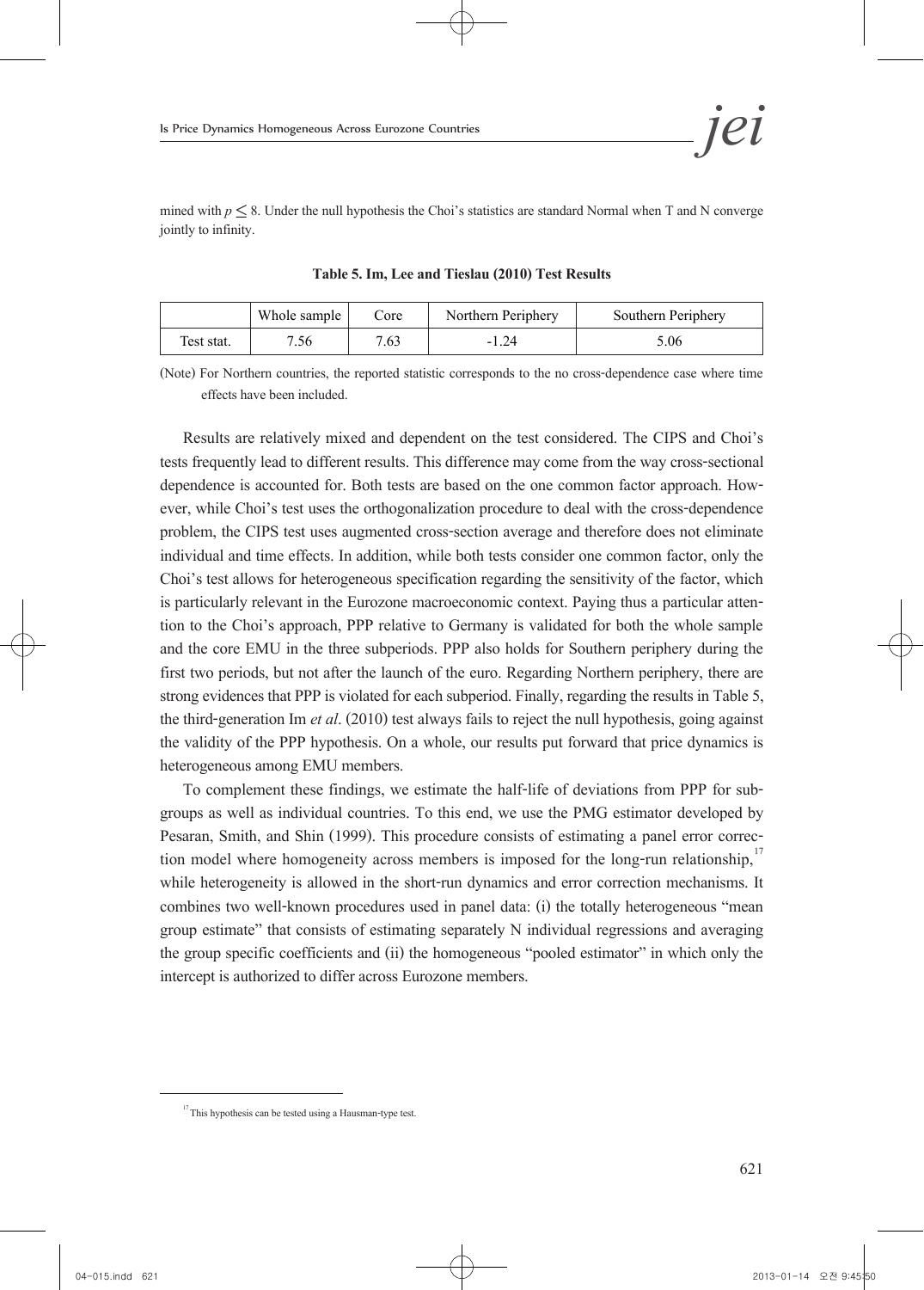

|                 | Whole sample | Core     | Northern Periphery | Southern Periphery |
|-----------------|--------------|----------|--------------------|--------------------|
| 1970.01~1987.06 |              |          |                    |                    |
| Ø               | $-0.069$     | $-0.063$ | N <sub>0</sub>     | $-0.112$           |
| Half-life       | 9.69         | 10.65    | cointegration      | 5.83               |
| 1987.07~1998.12 |              |          |                    |                    |
| Ø               | $-0.109$     | $-0.157$ | N <sub>0</sub>     | $-0.067$           |
| Half-life       | 6            | 4.06     | cointegration      | 9.99               |
| 1999.01~2011.07 |              |          |                    |                    |
| Ø               | $-0.055$     | $-0.067$ | N <sub>0</sub>     | N <sub>0</sub>     |
| Half-life       | 12.25        | 9.99     | cointegration      | cointegration      |

### **Table 6. Pooled Mean Group Estimates of the Error-Correction Term and Estimated Half-Lives**

(Note)  $\varnothing$  denotes the error-correction term estimated by the PMG method. Half-lives are expressed in months.

| Countries          |           | 1970.01~1987.06 | 1987.07~1998.12 | 1999.01~2011.07 |
|--------------------|-----------|-----------------|-----------------|-----------------|
| Austria            | Ø         | $-0.006$        | $-0.37$         | $-0.05$         |
|                    | Half-life | 115             | 1.5             | 13.51           |
| Belgium            | Ø         | $-0.08$         | $-0.14$         | $-0.01$         |
|                    | Half-life | 8.31            | 4.59            | 68.97           |
| France             | Ø         | $-0.13$         | $-0.05$         | $-0.15$         |
|                    | Half-life | 4.97            | 13.51           | 4.26            |
| Italy              | Ø         | $-0.02$         | $-0.03$         | $-0.02$         |
|                    | Half-life | 34.31           | 22.75           | 34.31           |
| Luxembourg         | Ø         | $-0.07$         | $-0.19$         | $-0.08$         |
|                    | Half-life | 9.55            | 3.29            | 8.31            |
| <b>Netherlands</b> | Ø         | $-0.04$         | $-0.13$         | $-0.07$         |
|                    | Half-life | 16.38           | 4.98            | 9.55            |
| Greece             | Ø         | $-0.15$         | $-0.08$         | No              |
|                    | Half-life | 4.26            | 8.31            | cointegration   |
| Portugal           | Ø         | $-0.11$         | $-0.05$         | No              |
|                    | Half-life | 5.95            | 13.51           | cointegration   |
| Spain              | Ø         | $-0.07$         | $-0.04$         | No              |
|                    | Half-life | 9.55            | 16.98           | cointegration   |

#### **Table 7. Pooled Mean Group Estimates of the Error-Correction Term and Estimated Half-Lives**

(Note)  $\varnothing$  denotes the error-correction term estimated by the PMG method. Half-lives are expressed in months.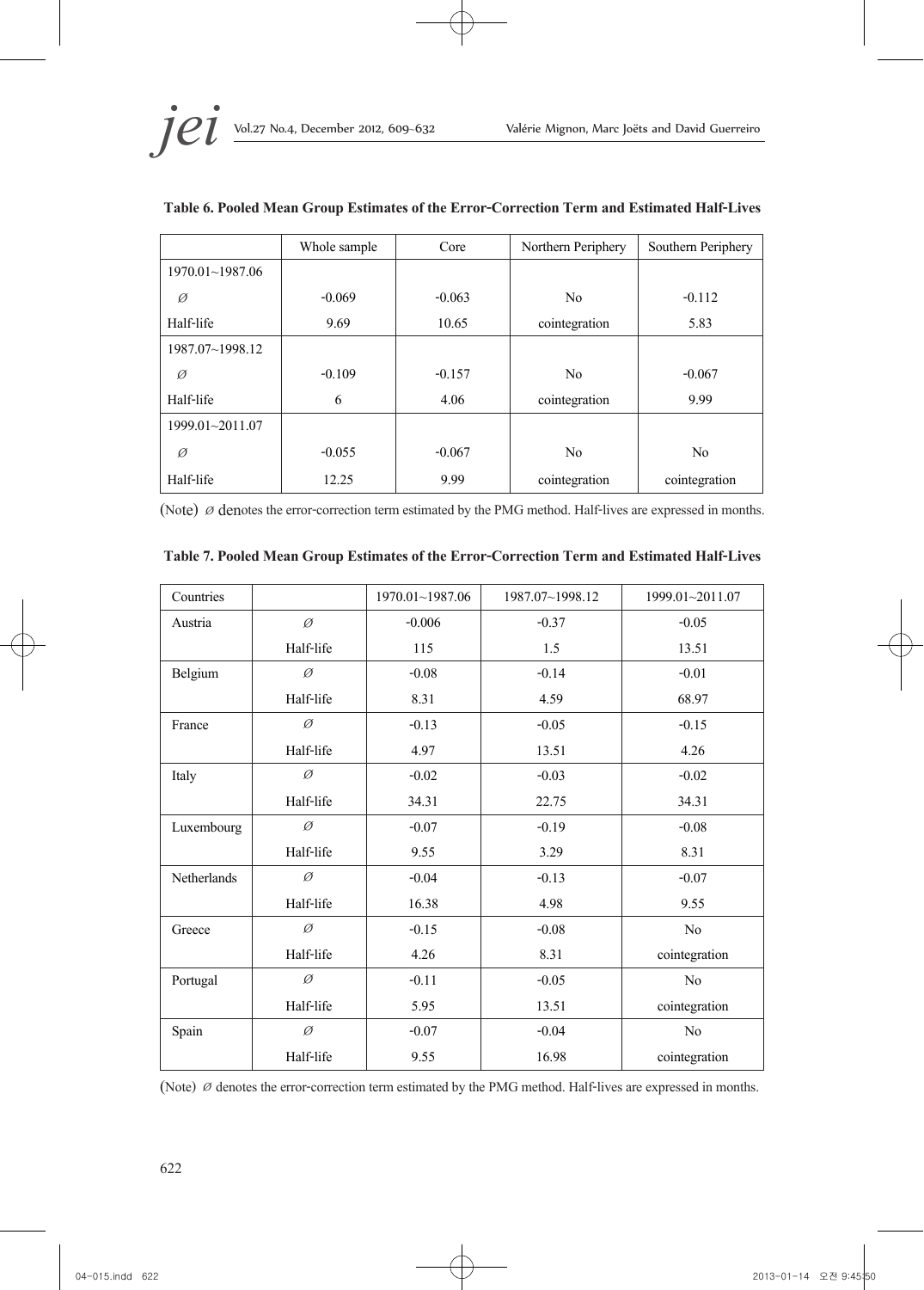Tables 6 and 7 report the PMG estimates of the error-correction term and the corresponding half-lives. As shown in Table 6, the period corresponding to the implementation of the Single Act is the one for which half-lives are the smallest for the whole sample (about 6 months) and for the Core EMU (about 4 months). This is in line with the literature arguing that the Single Act has allowed to fully removing the remaining trade barriers (Engel and Rogers (2004)). This may also be linked to the requirements of nominal convergence due to entry into the monetary union. The introduction of the euro that was expected to accentuate this mechanism by improv- ing market information, lowering trade costs and reducing uncertainty, seems to have had little effects since half lives have increased (12 months for the entire sample, 10 for the Core EMU)— a finding that may be related to weaker adjustment mechanisms within the monetary union. Turning to Southern periphery, half-lives are very small in the first period (about 6 months) but increase in the second (10 months). This increase may be obviously linked to the EMS crisis and, especially, to the huge nominal devaluation encountered by the Spanish and Portuguese currencies following the enlargement of the fluctuation margins within the monetary union.

Regarding individual countries (Table 7), heterogeneity across members is even more marked. Inside the Core and during the first period, France exhibits the lowest half-life of about 5 months while it is about 34 months in Italy and 115 in Austria. During the second period, the differences tend to diminish, but the launch of the euro triggers a raise of gaps. One of the wor-<br>rying result is the half-life of Belgium in the third period, being about 68 months. Such a value may indicate that this country is running out the cointegration path. Regarding the Southern group, departures from PPP have increased between the first and the second period, but they are relatively homogeneous among countries.

# **IV. Analysis and Scope of the Results**

Our results put forward that price dynamics is not homogeneous in (i) time and (ii) among European countries. Here, we aim at identifying the reasons of this heterogeneity across mem- bers, a fact that is highly relevant given that heterogeneity in price dynamics is at the root of the sovereign debt crisis that the EMU is experiencing.

# **A. Heterogeneity of Price Dynamics as a Consequence of Structural Economic Heterogeneity**

One of the reasons explaining the differences in price dynamics is the Balassa-Samuelson catch-up effect that entails an elevation of the aggregate price levels in the low productivity-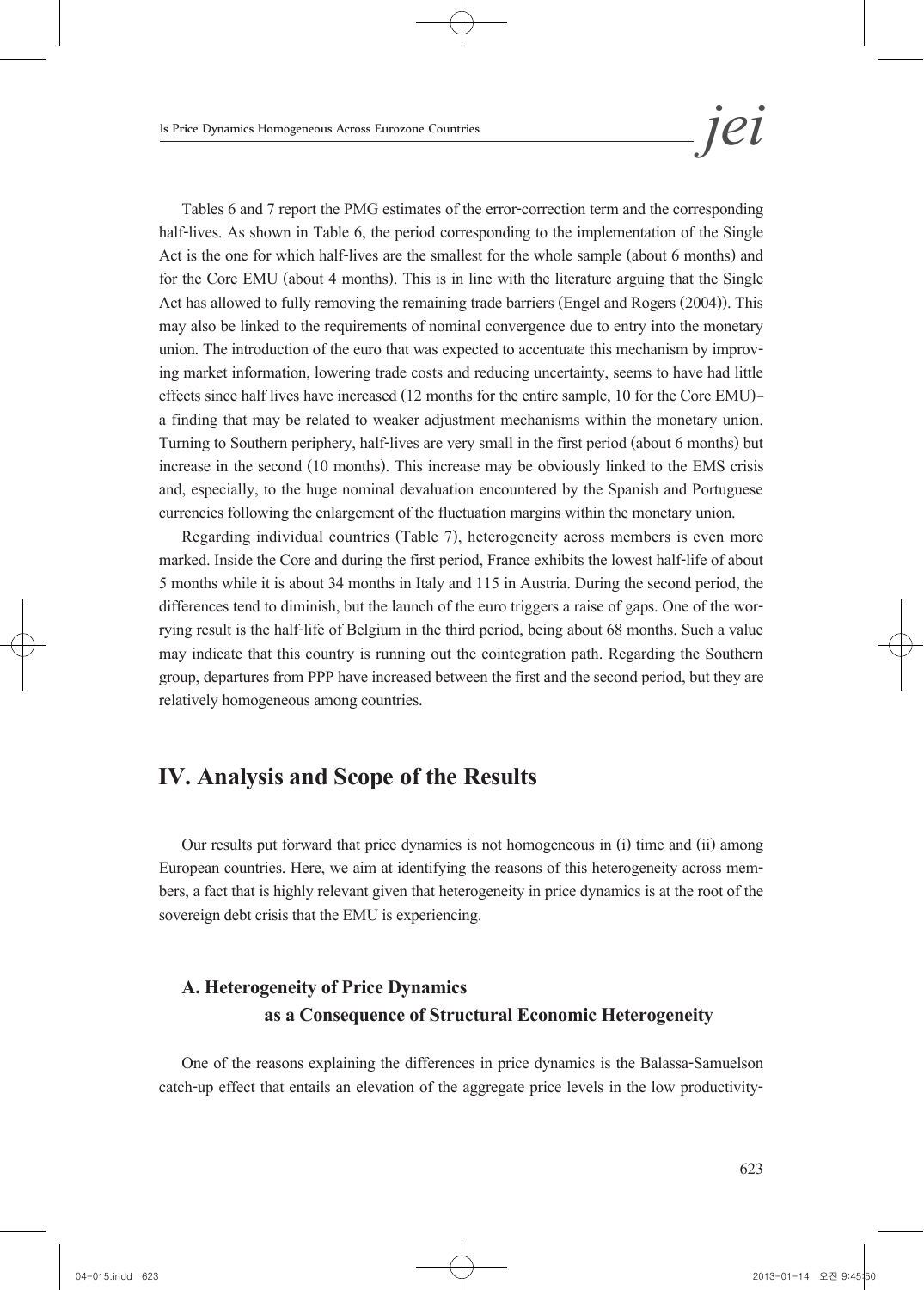

level countries. It can be considered as an asymmetric shock since the high productivity-level countries are expected to experience price stability. One of the proxies often used to model this phenomenon is the relative GDP PPP per capita.

| Countries          | 1970  | 1987   | 1998  | 2007   | 2010   |
|--------------------|-------|--------|-------|--------|--------|
| Austria            | 94.12 | 99.95  | 102.8 | 107.2  | 105.8  |
| Belgium            | 96.77 | 97.22  | 98.38 | 100.4  | 98.27  |
| Finland            | 80.93 | 90.26  | 86.73 | 100.2  | 94.93  |
| France             | 94.96 | 94.73  | 92.38 | 91.53  | 88.74  |
| Greece             | 74.18 | 68.5   | 65.5  | 78.6   | 72.49  |
| Ireland            | 62.09 | 65.74  | 98.55 | 122.9  | 107.65 |
| Italy              | 86.08 | 92.9   | 91.14 | 86.11  | 80     |
| Luxembourg         | 145.3 | 150.3  | 184.5 | 221.95 | 205    |
| <b>Netherlands</b> | 112.6 | 102.07 | 108.5 | 112.5  | 110.7  |
| Portugal           | 52.98 | 57.62  | 68.01 | 65.84  | 64.86  |
| Spain              | 74.92 | 74.21  | 80.03 | 85.39  | 80.6   |

**Table 8. GDP PPP per Capita Relative to Germany in Percent between 1970 and 2010**

(Note) Authors' calculation on the basis of the OECD data.

Table 8 reports GDP PPP per capita relative to Germany. The 2007 value is shown to assess the effects of "subprimes" and hence "sovereign debt" crises. Regarding Southern Europe, the situations are somewhat mixed. Portugal has markedly reduced the gap relative to Germany before 1999; however, it is not totally fulfilled and differences are still consequent. Moreover, the reduction is definitely stopped after 1999 with the launch of the euro. Instead, Greece seems to have experienced a catch-up after the implementation of the single currency. As Portugal, the departure is not eliminated. Finally, Spain appears to have converged to German GDP per capita all over the period. The Balassa-Samuelson catch-up is then a satisfactory explanation for the PPP violation for Greece and Spain, but not for Portugal. Regarding Northern periphery, the Balassa-Samuelson catch-up is at play in Ireland and Finland for the whole period. Turn-<br>ing to the Core, interesting insights stand out. GDPs per capita relative to Germany have been relatively stable between periods (except Luxembourg, which can be considered as an outlier), providing a general background for the results found in Section 3.2. The elevated half-lives obtained for Italy during all the periods can be explained by the size of the GDP gap (relatively higher than for the other countries belonging to the Core) relative to Germany.

Nonetheless, the Balassa-Samuelson catch-up is not the unique reason of asymmetric shock appearance. The nominal exchange rate level relative to the rest of the world can also constitute a factor that can lead to divergences in price dynamics. In other words, can EMU members compete with low wage countries with a strong currency if they specialize in low-technology products? Since the competitiveness of these products is highly sensitive to costs, members specializing in low technology have to pull down their wages and also their price to recover competitiveness relative to low-wage countries. Members that specialize in high technology do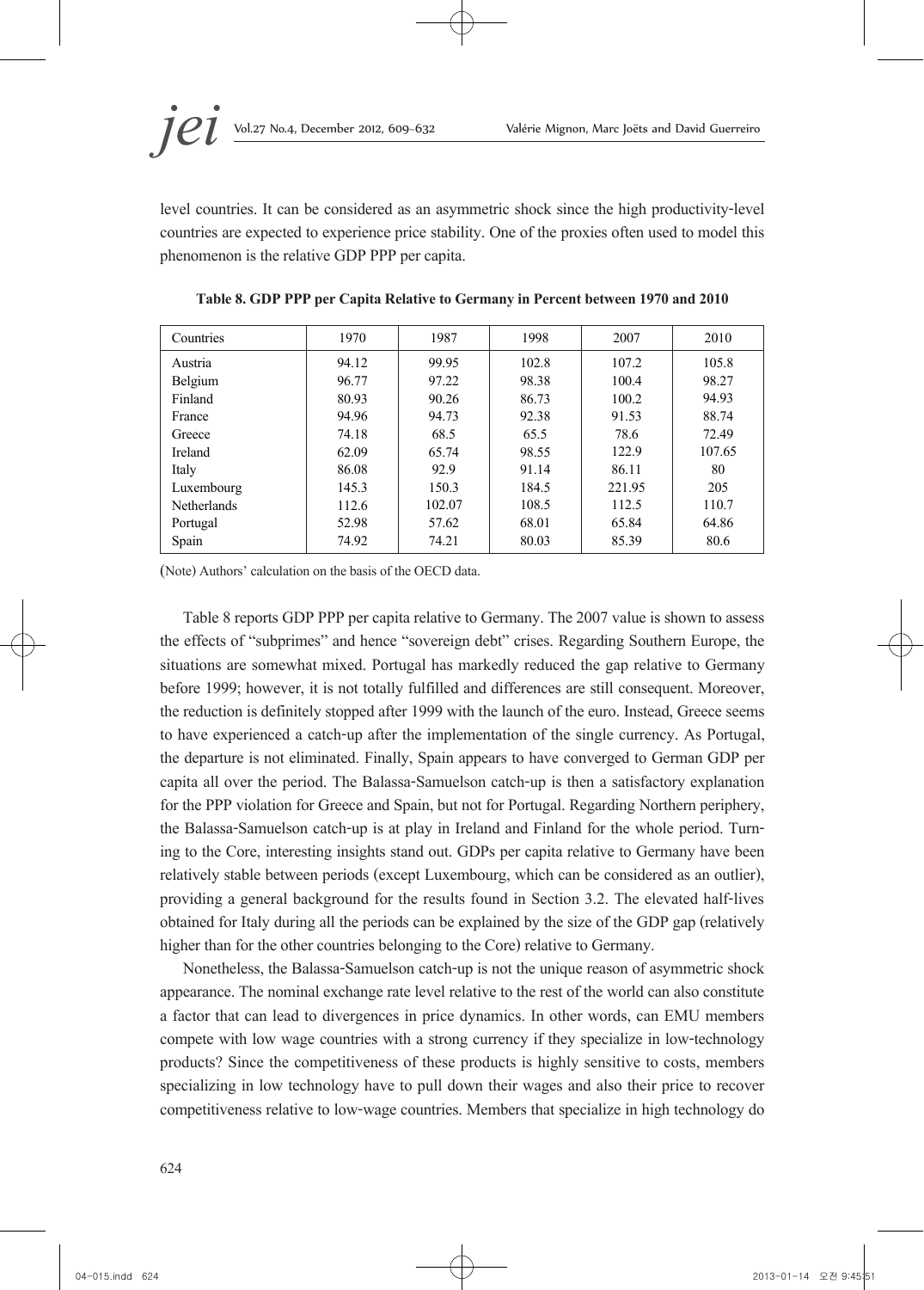not experience these constraints since their products are less sensitive to costs. Two different price dynamics are then at play: one pressured downward, the other unconstrained. Since the wages are not likely to decrease, members specializing in low technology will face a dramatic loss of competitiveness if they do not go up-market.

We try to control for that effect by constructing a simple index of technological specializa- tion on the basis of the revealed comparative advantages for the CITI manufacturing indicator (see Appendix for the construction of the index). Table 9 reports the technological specializa- tion for each country during the periods 1987~1998 and 1999~2009. Four categories of coun- tries can be distinguished:

- Our benchmark country, Germany, specializes in industries with high technological con- tents: its products are innovative or positioned on the high quality segment, which allows it to discriminate its prices.
- Austria, Finland, France, and the Netherlands own at equal shares high and mediumtechnology industries. They have a lower market power than Germany even if it remains substantial.
- Belgium, Ireland, Italy, and Spain mainly specialize in medium-technology sectors and have very few high-technology industries. Moreover, low-technology sectors represent an important part of specialization in Spain and Italy.
- Greece and Portugal mostly specialize in low-technology industries, facing a strong com- petition in prices.

|                    |                                        | Specialization      |
|--------------------|----------------------------------------|---------------------|
| Period             | $1987 - 1998$                          | 1999~2009           |
| Austria            | high technology                        | high technology     |
| Belgium            | medium technology                      | medium technology   |
| Finland            | high technology                        | high technology     |
| France             | high technology                        | high technology     |
| Germany            | superior technology                    | superior technology |
| Greece             | low technology<br>low technology       |                     |
| Ireland            | medium technology<br>medium technology |                     |
| Italy              | medium technology                      | medium technology   |
| Luxembourg         | <b>NA</b>                              | <b>NA</b>           |
| <b>Netherlands</b> | high technology                        | high technology     |
| Portugal           | low technology                         | low technology      |
| Spain              | medium technology                      | medium technology   |

| Table 9. Technological Specialization in 1987~1998 and 1999~2009 |  |
|------------------------------------------------------------------|--|
|------------------------------------------------------------------|--|

(Source) OECD. (Note) NA: Not available.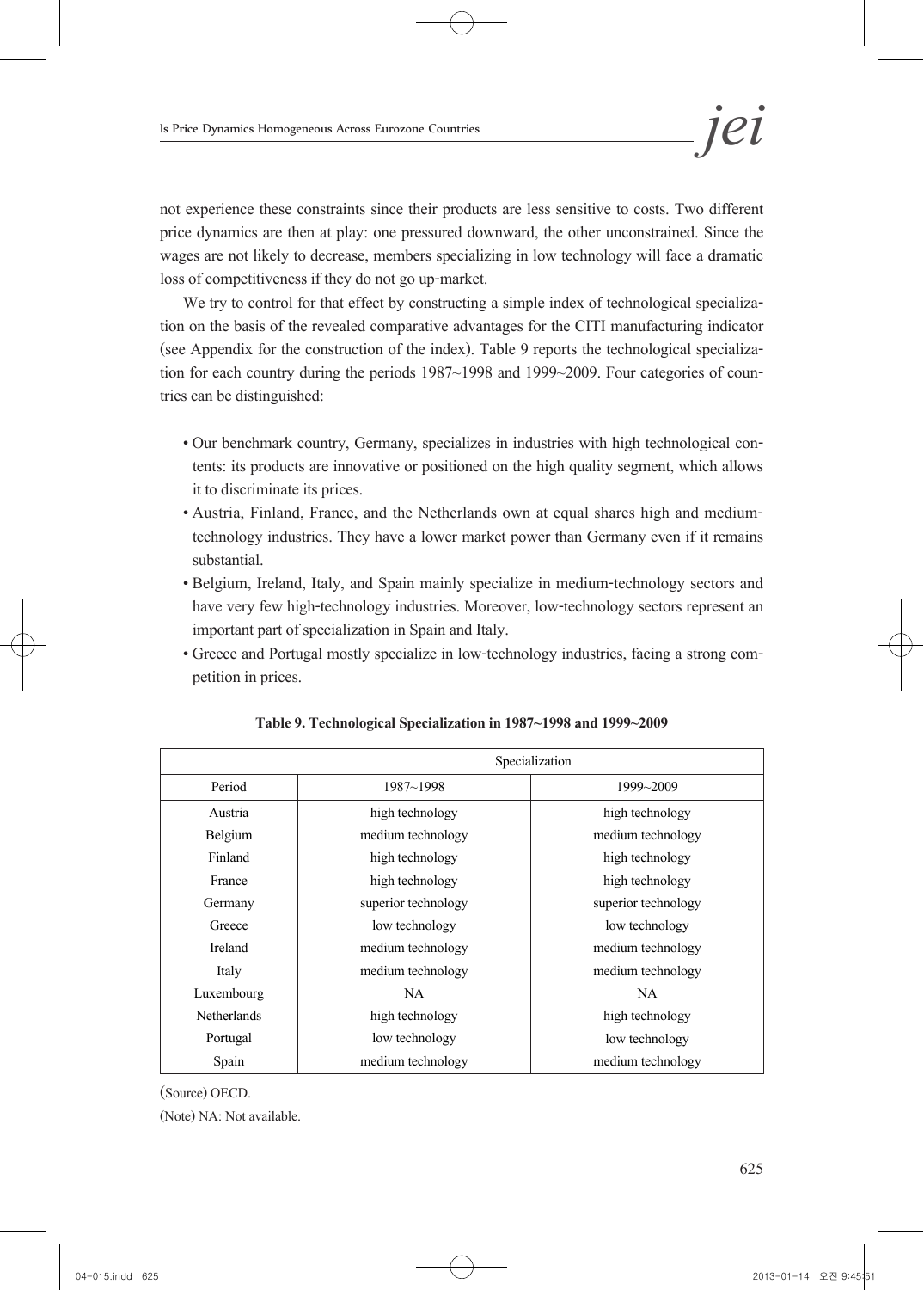The heterogeneity of specialization supplemented by rigidities in wage decrease may explain the nonconvergence of Southern countries, especially Portugal, and also the elevated half-lives of Belgium and Italy without the possibility of decreasing wages (and hence prices). A strong currency induces a loss of competitiveness that translates into imbalances in goods markets, and finally a violation of PPP.

### **B. Scope of the Results**

To our best knowledge, with the exception of Cecchetti *et al*. (2002), no study exists on the PPP deviation inside a monetary area. Cecchetti *et al.* (2002) have tested price index conver-<br>gence among US cities using first-generation panel unit root tests. Comparing our results with theirs may be interesting because the US is a long-standing monetary area with strong political links and where economic integration is entire. Although Cecchetti *et al*. (2002) find, as we do, price convergence among US cities (i.e., validation of the PPP hypothesis), their half-lives are far higher than ours. They register between eight and nine years for their whole sample (19 cit-<br>ies on the 1918 to 1995 period) and about eight years for the more recent period (1976~1995). Such results would mean that the EMU is more integrated than the US, which is unlikely. The more plausible explanation lies in the data used as well as the econometric techniques that have been implemented. Cecchetti *et al*. (2002) consider price indexes instead of price levels, which is not appropriate for testing absolute PPP. Moreover, first-generation panel unit root tests may have been too restrictive to assess price convergence since they assume homogeneity among members, a hypothesis that is not verified as seen in the previous section.

The recent literature on OCA has mainly devoted attention to cyclical rather than structural homogeneity of the countries considered. On one hand, an empirical strand tried to assess the correlation of business cycles and the symmetry of shocks through VARs (see Bayoumi and Eichengreen [1992, 1996], among others). On the other hand, a theoretical strand focused on the means of rendering business cycles and shocks more symmetric (the endogenous criteria lit- erature, pioneered by Frankel and Rose [1998]). Our approach revives the pioneering phase of OCA literature (Mundell, 1961; McKinnon, 1963; Kenen, 1969) that emphasizes on the struc- tural similarities of currency union members, and stresses that these criteria may be the most important to achieved the optimality, or at least the viability, of a monetary union. Following Juselius (1995), linking PPP (goods market) and uncovered interest parity (capital market) con- ditions, it is possible to understand through price dynamics why structural heterogeneity among members of a currency union is a problem. In the absence of trade barriers as well as exchange rate adjustments, a violation of PPP (such a Balassa-Samuelson catch-up, but not only) leads immediately to goods market imbalances (trade deficits) that have to be compensated by capital inflows. This creates asymmetric debt emissions among members that result in fine (through long interest rates and default probability differentials) in sovereign debt crisis from part of the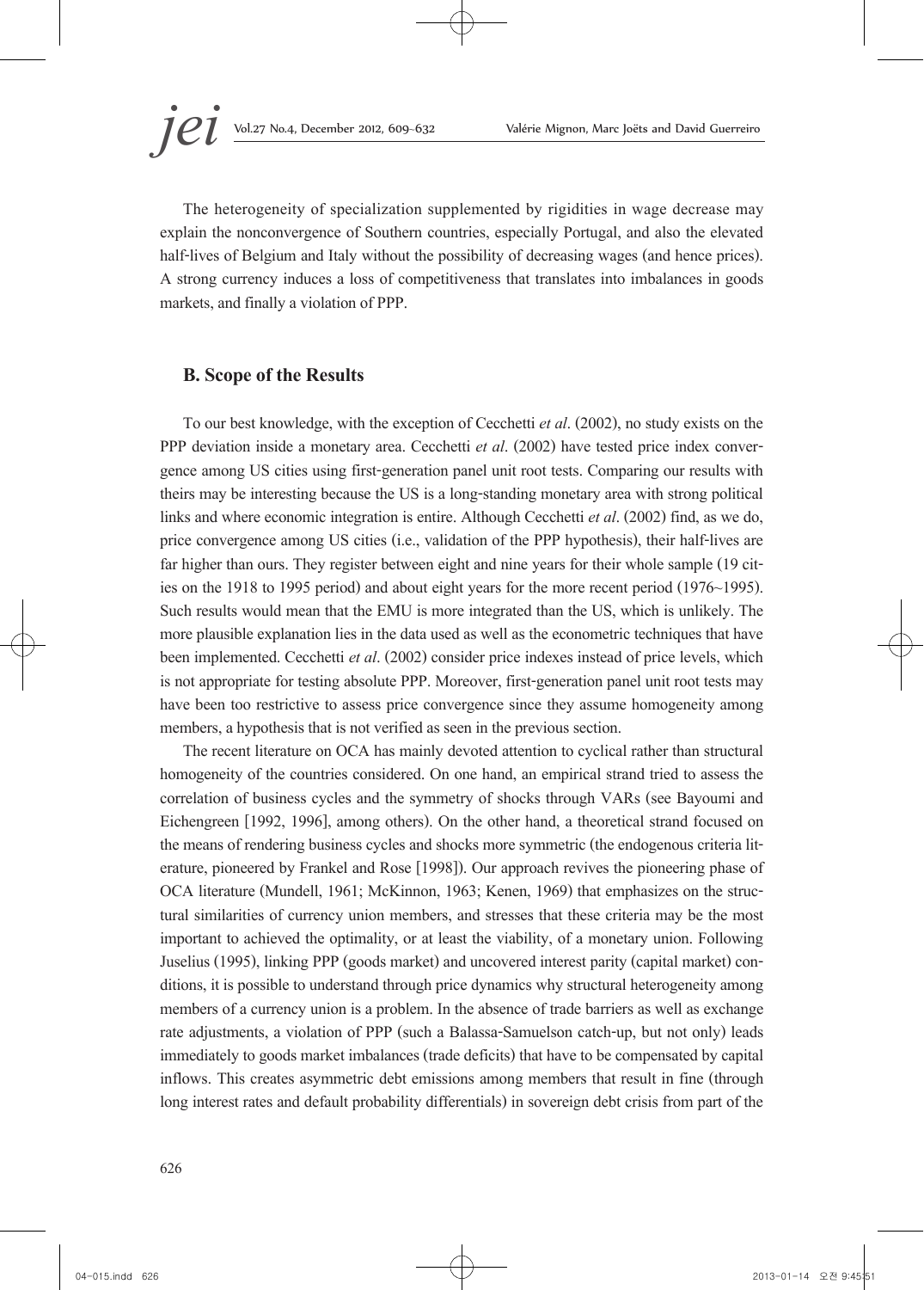

# **V. Conclusion**

This paper aims at investigating whether price dynamics are homogeneous across the Euro-<br>zone countries. This question is of particular interest in the current debt crisis context since het-<br>erogeneity in price dynamics ma over the January 1970~July 2011 period, we test for the absolute purchasing power parity (PPP) hypothesis through the implementation of second-generation panel unit root and cointegration tests. Our results show that price dynamics are heterogeneous depending on both the time peri- od and the considered group of countries. More specifically, while PPP is validated for the core EMU countries, this hypothesis does not hold for Northern peripheral countries such as Ireland and Finland which experienced a Balassa-Samuelson effect. Turning to the Southern countries, namely Greece, Portugal, and Spain, PPP is observed only before the launch of the euro. This violation of the PPP on the recent period may be explained by a catch-up phenomenon as well as countries' technological specialization pattern. Our findings of heterogeneous price dynam- ics may be viewed as one of the possible causes of the current debt crisis that contribute to the debate relative to the viability of the monetary union.

*Received 09 March 2012, Revised 21 April 2012, Accepted 02 May 2012* 

#### **References**

Allington, N.F.B., Kattuman, P.A. and F.A. Waldmann (2005), "One Market, One Money, One Price?", *Inter- national Journal of Central Banking* 1(3), 73-115.

Arnold, I.J.M and B.A. Verhoef (2004), "External causes of euro zone inflation differentials. A re-examination of the evidence", *Intereconomics* 39, 254-263.

Balassa, B. (1961), "Towards a theory of economic integration", *Kyklos* 14, 1-17.

Bayoumi, T. and B. Eichengreen (1992), "Shocking aspects of European monetary unification", in F. Giavazzi and F. Torres (eds.) *The transition to economic and monetary union in Europe*, New-York: Cambridge University Press.

Bayoumi, T. and B. Eichengreen (1996), "Ever close to heaven? An optimum currency area index for European countries", *European Economic Review* 41, 761-770.

Braudel, F. (1985), *La dynamique du capitalisme*, Flammarion.

Camarero, M., Esteve, V. and C. Tamarit (2000), "Price convergence of peripheral countries on the way to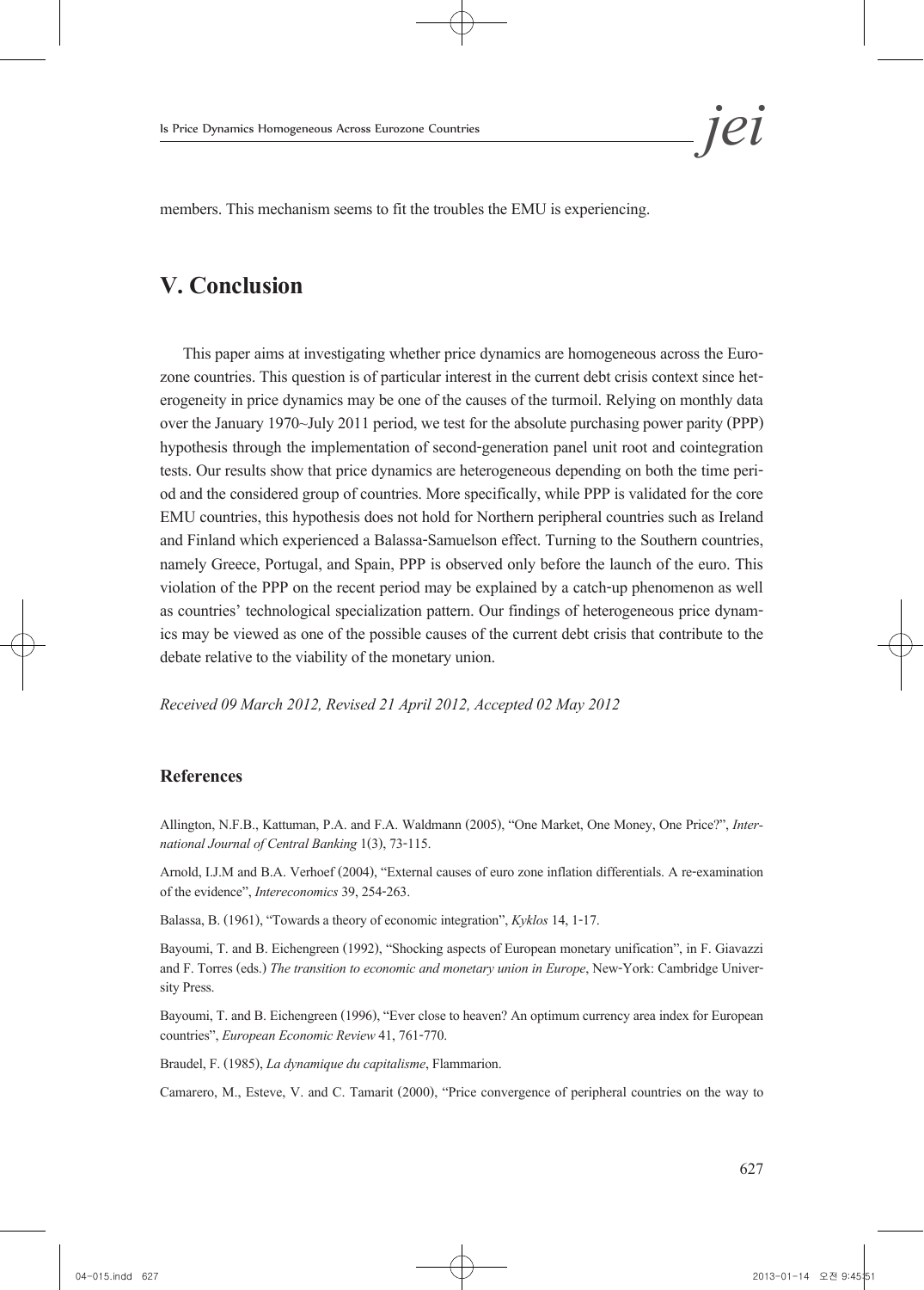EMU: A time series approach", *Empirical Economics* 25, 149-168.

Carrion-i Silvestre, J. L., del Barrio-Castro, T. and E. Lopez-Bazo (2005), "Breaking the Panels: an Application to the GDP Per Capita", *Econometrics Journal* 8, 159-175.

Cecchetti, S.G., Mark, N.C. and R. Schuman (2002), "Price index convergence among United States cities", *International Economic Review* 43, 1081-1099.

Chan, F. and L. Pauwels (2009), "Unit Roots and Structural Breaks in Panels: Does the Model Specification Matter?", Working Paper, University of Sydney, Australia.

Choi, I. (2002), "Combination unit root tests for cross-sectionally correlated panels", Mimeo, Hong Kong Uni- versity of Science and Technology.

Crucini, M.J., Telmer, C.I. and M. Zachariadis (2005), "Understanding European real exchange rates", *Ameri- can Economic Review* 95, 724-738.

Elliott, G., Rothenberg, T.J. and Stock, J.H. (1996), "Efficient tests for an autoregressive unit root", *Economet- rica* 64, 813-836.

Engel, C. and J.H. Rogers (2001), "Deviation from Purchasing Power Parity: causes and welfare consequenc- es", *Journal of International Economy* 55, 29-57.

Engel, C. and J.H. Rogers (2004), "European product market integration after the euro", *Economic Policy* 19, 347-384.

Faber, R.P. and C.J. Stockman (2009), "A short history of price level convergence in theory in Europe", *Jour- nal of Money, Credit and Banking* 41, 461-477.

Frankel, J. et A. Rose (1998), "The endogeneity of the optimum currency area criteria", *The Economic Journal* 108, 1009-1025.

Gregory, A. and B. Hansen (1996), "Residual-based tests for cointegration in models with regime shifts", *Jour- nal of Econometrics* 70, 99-126.

Guerreiro, D. and Mignon, V. (2011), "On price convergence in Eurozone", Working Paper EconomiX, 2011-34.

Harris, D., Leybourne, S. and B. McCabe (2005), "Panel stationarity tests for purchasing power parity with cross-sectional dependence", *Journal of Business and Economic Statistics* 23, 395-409.

Honohan, P. and P. Lane (2003), "Divergent inflation rates in EMU", *Economic Policy* 18, 357-394.

Hurlin, C. (2010), "What would Nelson and Plosser find had they used panel unit root tests?", *Applied Econom- ics* 42, 1515-1531.

Hurlin, C. and Mignon, V. (2006), "Second generation panel unit root tests", Working Papers, HAL.

Im, K.S., Lee, J. and M. Tieslau (2010), "Stationarity of Inflation: Evidence from Panel Unit Root Tests with Trend Shifts", 20th annual Meeting of Midwest Econometrics Group, Oct. 1-2 2010, Washington University at St Louis.

Juselius, K. (1995), "Do purchasing power parity and uncovered interest rate parity hold in the long run? An example of likelihood inference in a multivariate time-series model", *Journal of Econometrics* 69, 211-240.

Juselius, K. (2003), "Wage, price, and unemployment dynamics in the convergence to PPP in the Euro Area", Discussion Paper n°03-01, Institute of Economics, University of Copenhagen.

Kenen, P. (1969), "The theory of optimum currency areas: an eclectic view", in (R.Mundell and A. Swoboda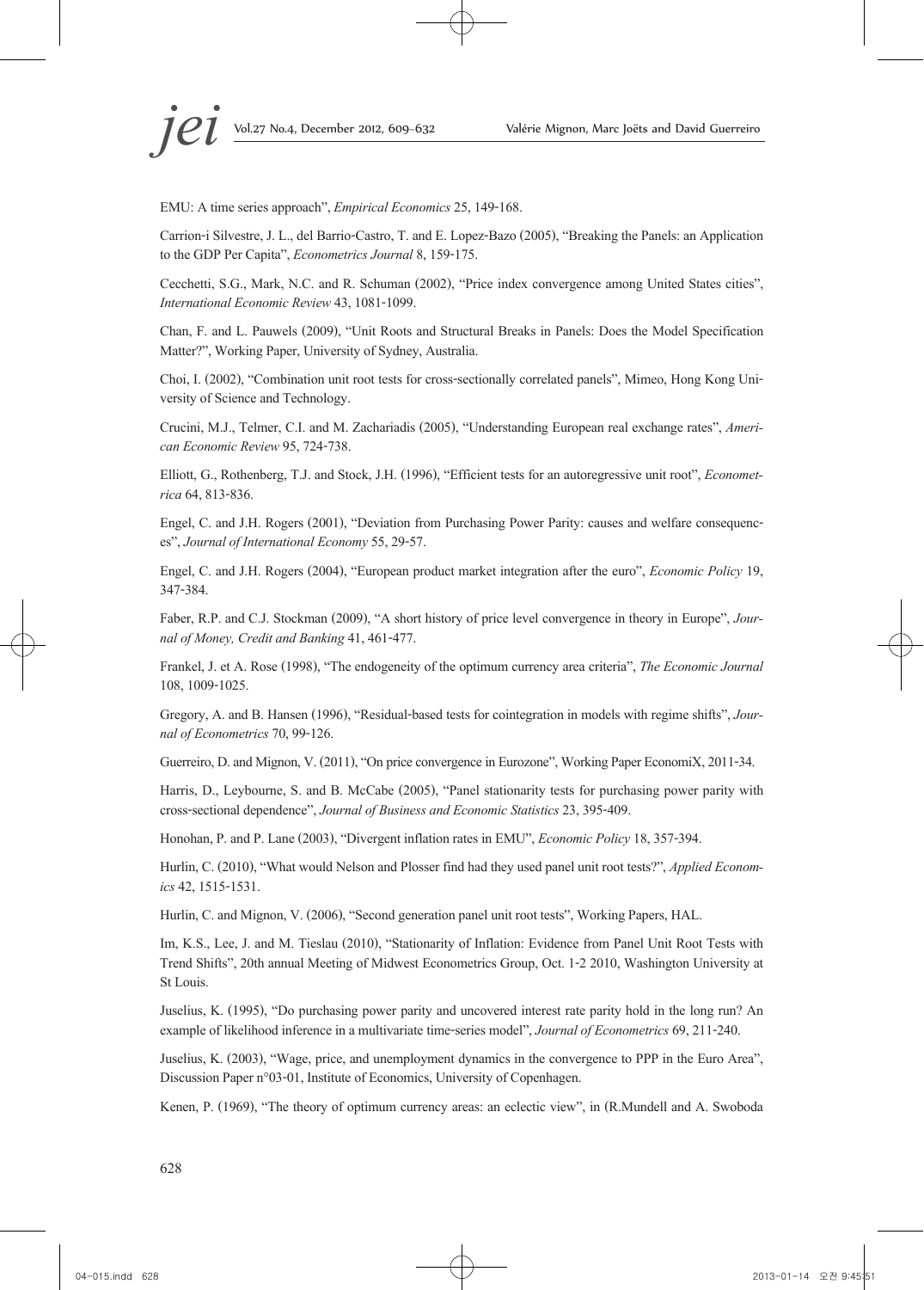eds.) Monetary Problems in the International Economy Chicago, University of Chicago Press.

Lee, J. and M. Strazicich (2003), "Minimum LM Unit Root Tests with Two Structural Breaks", *The Review of Economics and Statistics* 85, 1082-1089.

McKinnon, R. (1963), "Optimum currency areas", *American Economic Review* 53, 657-665.

Mundell, R.A. (1961), "A theory of optimum currency areas", *American Economic Review* 51, 715-725.

Ng, S. and P. Perron (2001), "Lag Length Selection and the Construction of Unit Root Tests with Good Size and Power", *Econometrica* 69, 1519-1554.

Pesaran, M.H. (2004), "General diagnostic tests for cross-section dependence in panels", CESifo Working Pa- per, 1233, 255-260.

Pesaran, M.H. (2007), "A simple panel unit root test in the presence of cross-section dependence", *Journal of Econometrics* 22, 265-312.

Pesaran, M.H., Shin, Y. and Smith, R. (1999), "Pooled mean group estimation of dynamic heterogeneous pan- els", *Journal of the American Statistical Association* 94, 621-634.

Rogers, J.H. (2007), "Monetary union, price level convergence and inflation: how close is Europe to the USA?", *Journal of Monetary Economics* 71, 259-270.

Sargan, J. D. and A. Bhargava (1983), "Testing for Residuals from least Square Being Generated by Gaussian Random Walk", *Econometrica* 51, 153-174.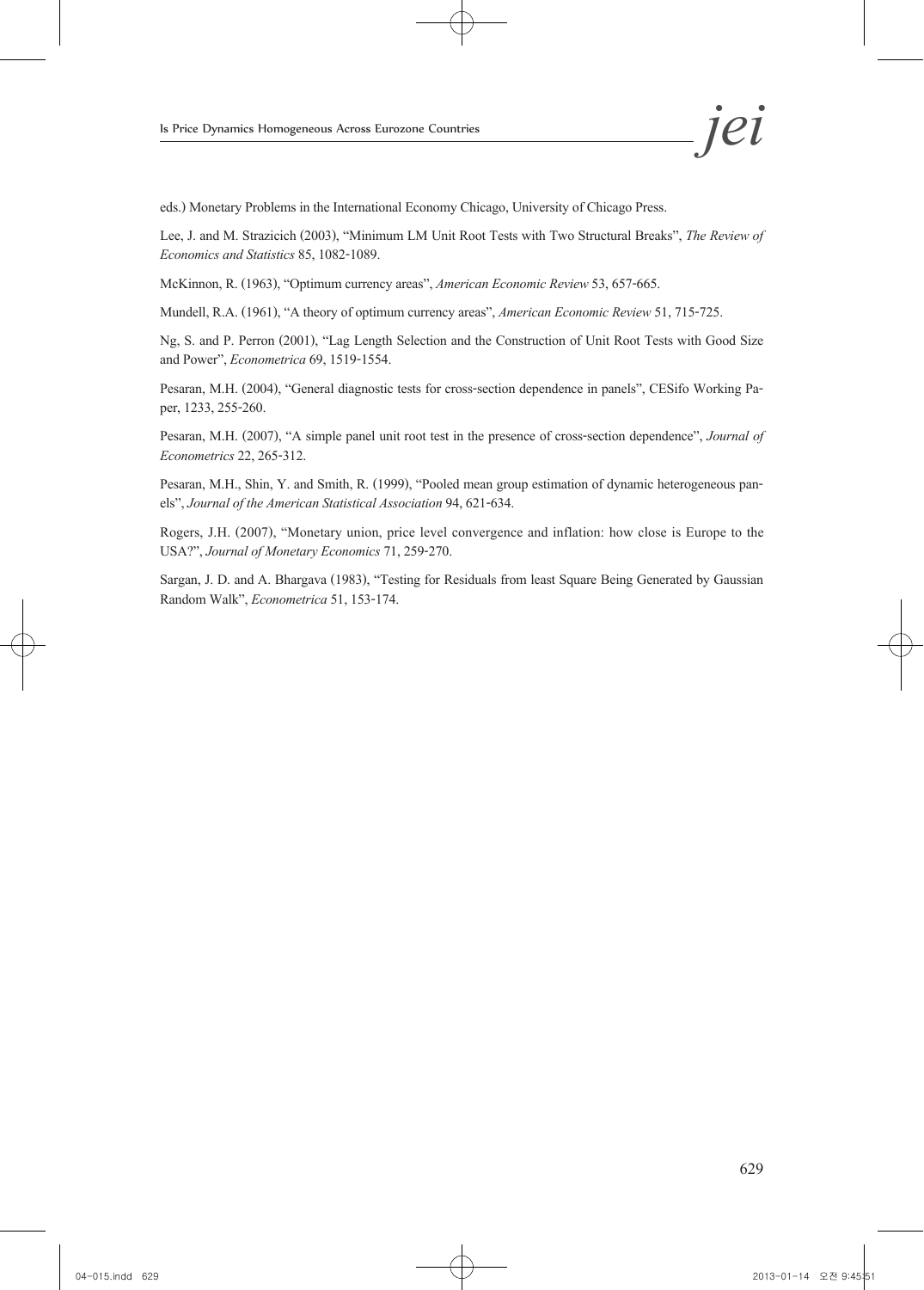# **Appendices**

The definition of the technological specialization is based on the revealed comparative ad- vantages for trade microindicators in the manufacturing category (CITI database, available on OECD). Table 10 reports the sector associated to each number.

| Index | Definition                                                 |
|-------|------------------------------------------------------------|
| 15    | food products and beverages                                |
| 16    | tobacco products                                           |
| 17    | textiles                                                   |
| 18    | wearing apparel; dressing and dyeing of fur                |
| 19    | dressing of leather; luggage                               |
| 20    | wood and products of wood and cork (except furniture)      |
| 21    | paper and paper products                                   |
| 22    | publishing, printing, and reproduction of recorded media   |
| 23    | coke, refined petroleum products and nuclear fuel          |
| 24    | chemical products                                          |
| 25    | rubber and plastic products                                |
| 26    | nonmetallic mineral products                               |
| 27    | basic metals                                               |
| 28    | fabricated metal products (except machinery and equipment) |
| 29    | machinery and equipment n.e.c.                             |
| 30    | office, accounting, and computing machinery                |
| 31    | electrical machinery and apparatus n.e.c.                  |
| 32    | radio and television communication equipment               |
| 33    | medical, precision, and optical instruments                |
| 34    | motor vehicles, trailers, and semi-trailers                |
| 35    | other transport equipment                                  |
| 36    | furniture, manufacturing n.e.c.                            |

#### **Table 10. Definition of CITI Database**

(Source) CITI, OECD.

On the basis of the analysis of these indexes at a disaggregated level, we consider the fol- lowing typology:

• Specialization in low-technology sectors: Indexes 15 to 21.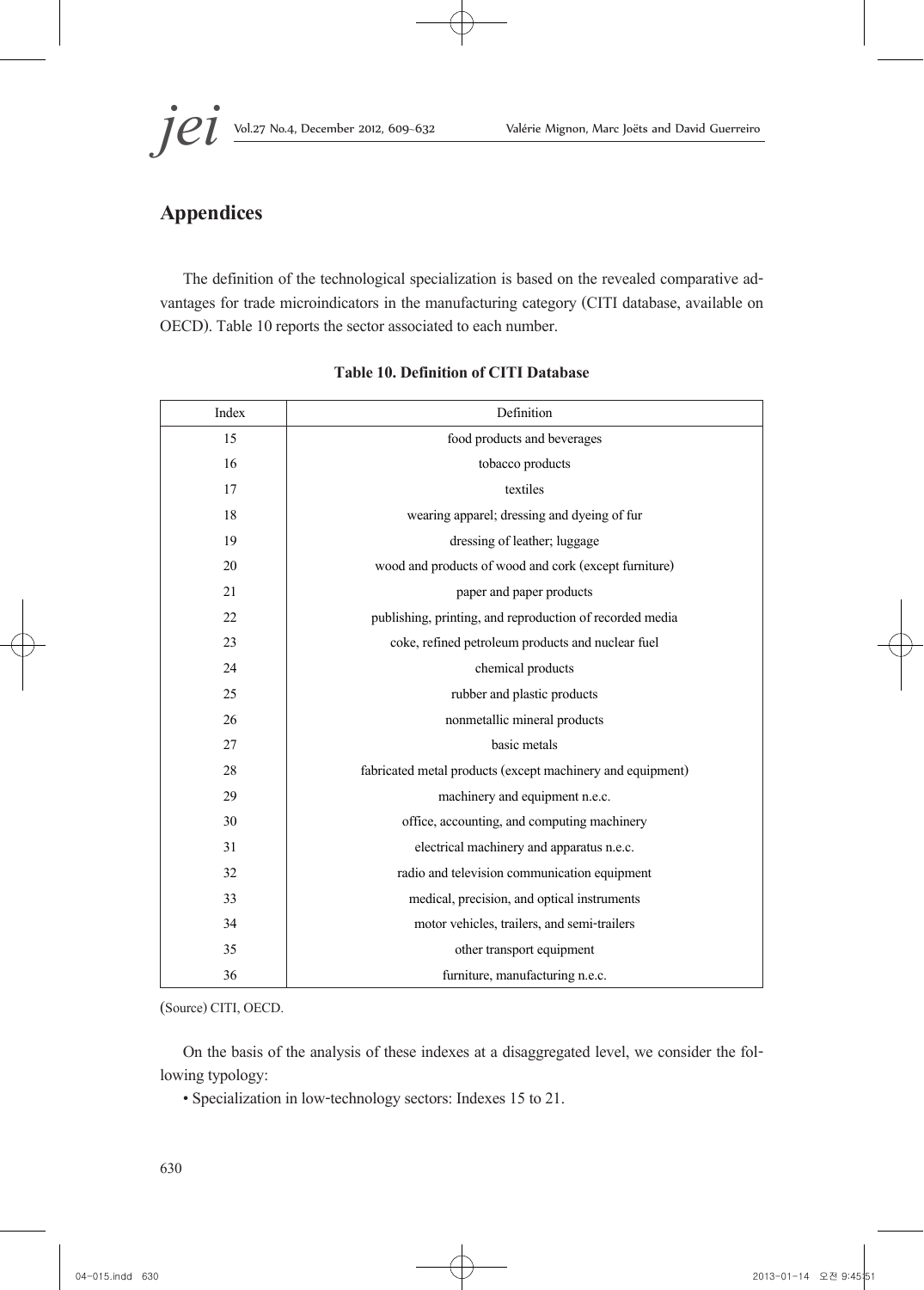- Specialization in medium-technology sectors: Indexes 22 to 28 and 36.
- Specialization in high-technology sectors: Indexes 29 to 35.

Note that index 23 has a high-technology industry, which is that of nuclear where only France specializes. Accordingly, we consider that for France, Index 23 testifies a high-technol-<br>ogy specialization. In Table 11, we report for the two subperiods the sectors in which countries specialize.

|                    | Specialization                                    |                                                           |
|--------------------|---------------------------------------------------|-----------------------------------------------------------|
| Period             | $1987 - 1998$                                     | 1999~2009                                                 |
| Austria            | 17, 19, 20, 21, 22, 25, 27,<br>28, 29, 31, 34, 36 | 15, 16, 19, 20, 21, 22, 25,<br>26, 27, 28, 29, 31, 34, 36 |
| Belgium            | 15, 17, 23, 24, 25, 26, 27,<br>34                 | 15, 17, 21, 23, 24, 25, 26,<br>27, 34                     |
| Finland            | 20, 21, 22, 27, 28, 29, 31, 32,<br>35.36          | 20, 21, 22, 27, 28, 29, 31,<br>32, 35, 36                 |
| France             | 15, 22, 23, 24, 25, 26, 28,<br>31, 34, 35         | 15, 21, 22, 23, 24, 25, 26,<br>28, 29, 31, 33, 34, 35     |
| Germany            | 21, 24, 25, 26, 29, 31, 33,<br>34, 35             | 16, 21, 24, 25, 29, 31, 33,<br>34, 35                     |
| Greece             | 15, 16, 17, 18, 26, 27                            | 15, 16, 17, 18, 22, 25, 26,<br>27, 28                     |
| Ireland            | 15, 22, 24, 30                                    | 15, 22, 24, 30                                            |
| Italy              | 17, 18, 19, 26, 28, 29                            | 15, 17, 18, 19, 21, 26, 28,<br>29                         |
| <b>Netherlands</b> | 16, 22, 23, 24, 25, 30, 33                        | 16, 22, 23, 24, 30, 33                                    |
| Portugal           | 15, 17, 18, 19, 20, 21, 26,<br>28, 31, 34, 36     | 15, 16, 17, 18, 19, 20, 21,<br>23, 26, 28, 31, 34, 36     |
| Spain              | 15, 19, 23, 25, 26, 27, 28,<br>34                 | 15, 19, 21, 23, 24, 25, 26, 27,<br>28, 34                 |

#### **Table 11. Specialization of Eurozone Members based on Comparative Revealed Advantages**

(Source) Classification established by the authors on the basis of CITI and OECD data.